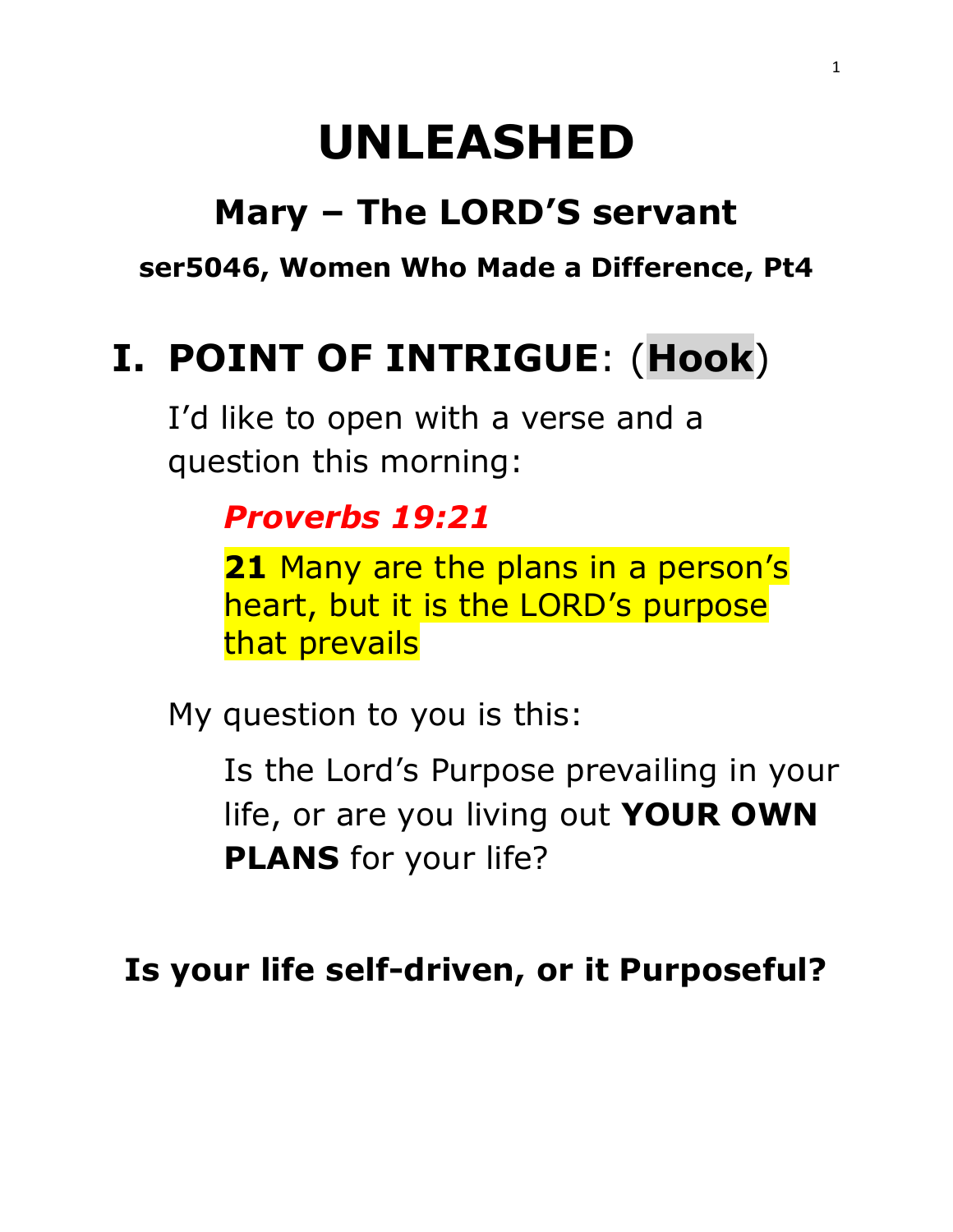**A. Our Sermon series for this month is**  *"Women Who Made a Difference!"* There are many women who made a difference, good or bad, all throughout the Bible, but if I had to pick my favorite, it would definitely be Mary.

## **B. The title of this sermon is "Unleashed"**

Paul said to Timothy:

*2 Timothy 4:6-7*

**<sup>6</sup>** For I am already being poured out like a drink offering, and the time for my departure is near. I have fought the good fight, I have finished the race, I have kept the faith…

We can see from this verse, and what we know from the life of Paul, is that he was consistently "pouring out" into others. He knows at this point in the verse, that he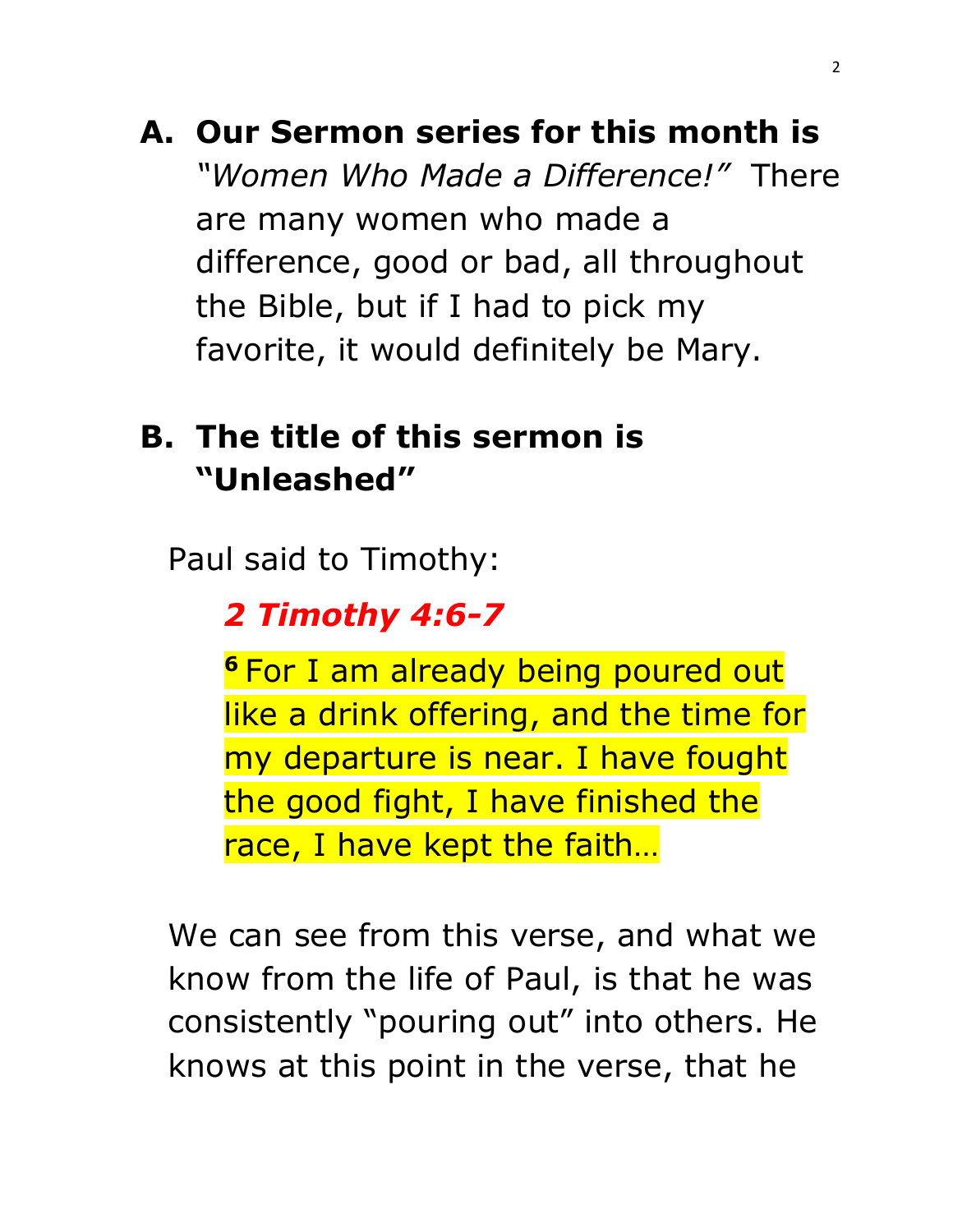had finished and accomplished God's will and purpose for his life. Not only did he finish, but he finished **STRONG** by keeping the faith.

# **Would you be able to say the same thing?**

At the end of your life, you want to be empty like Paul. He "poured" it **ALL** out. Don't die with ideas and purposes that you never implemented.

When I die, I want to be just like Jesus and say **"It is finished,"** and I am sure that you do too!

# **C. So how do we know what our purpose is, and then how do we walk that out?**

I think we can get some good tips from Mary's experience. Let's take a look!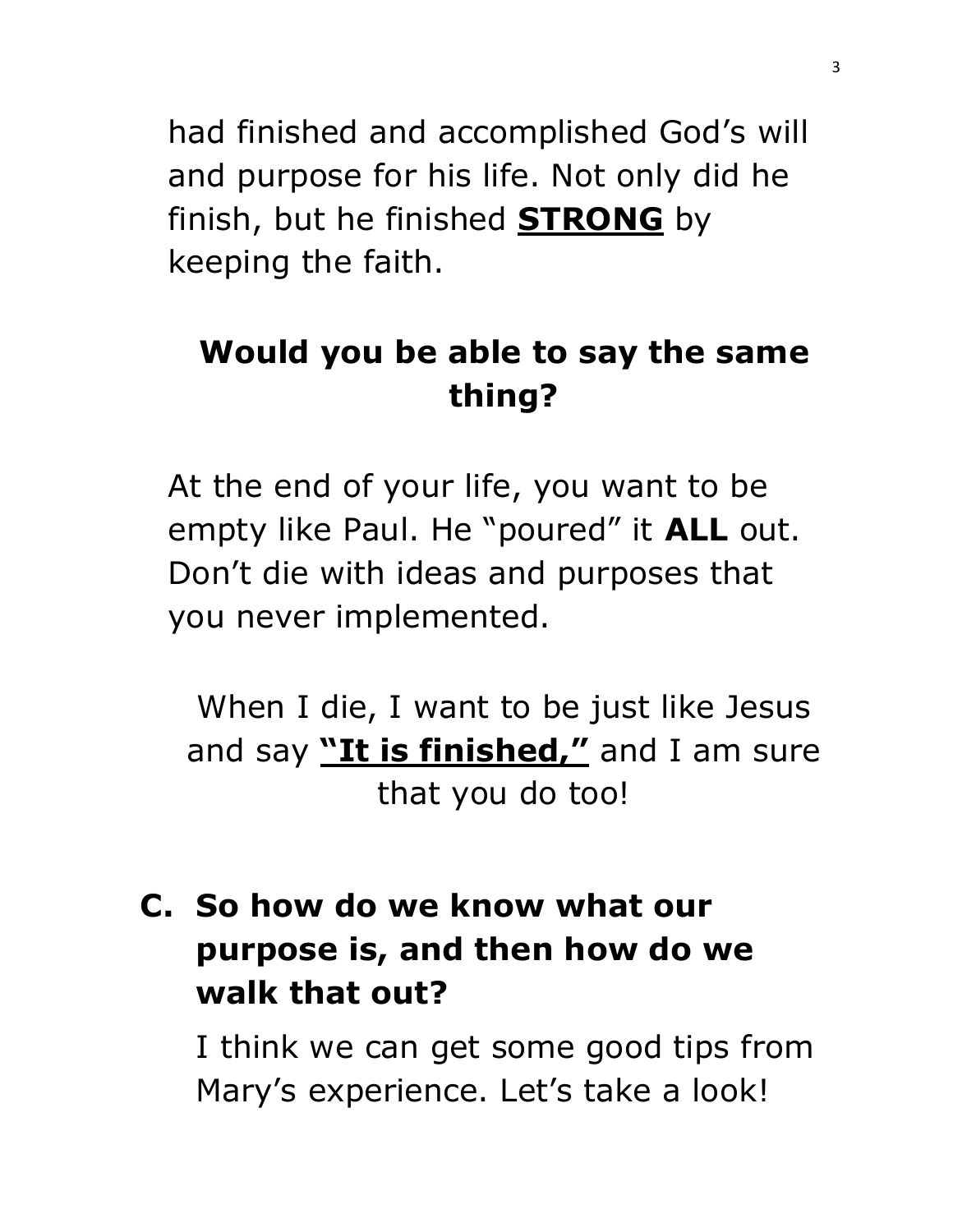# **II. OUR TEXT (Book)**

### **A. Our text for today is found in**  *Luke 1:26-47*

**26** In the sixth month of Elizabeth's pregnancy, God sent the angel Gabriel to Nazareth, a town in Galilee, **<sup>27</sup>** to a virgin pledged to be married to a man named Joseph, a descendant of David. The virgin's name was Mary. **<sup>28</sup>** The angel went to her and said, **"Greetings, you who are highly favored! The Lord is with you."**

**<sup>29</sup>** Mary was greatly troubled at his words and wondered what kind of greeting this might be. **<sup>30</sup> But the angel said to her, "Do not be afraid, Mary; you have found favor with God.**

**31 You will conceive and give birth to a** son, and you are to call him Jesus. **<sup>32</sup>** He will be great and will be called the Son of the Most High. The Lord God will give him the throne of his father David, **<sup>33</sup>** and he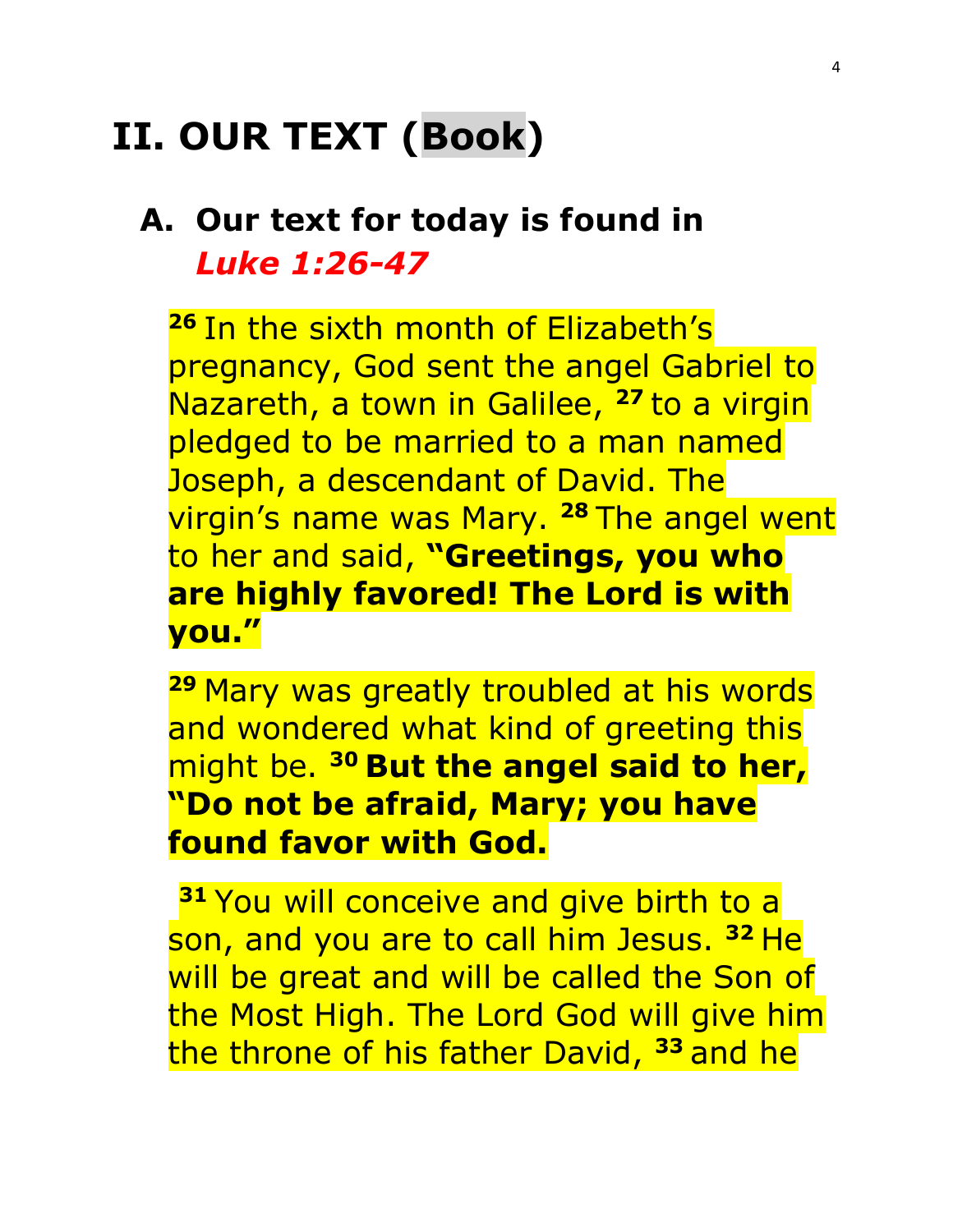will reign over Jacob's descendants forever; his kingdom will never end."

**<sup>34</sup> "How will this be,"** Mary asked the angel, "since I am a virgin?"

### *NOTE!* Mary is saying **"How, I'm a virgin?"**

Have you been asking God "**HOW**" instead of being obedient? "**How** am I going to pay these bills? **How** am I going to fix this? **How** am I going to raise these kids?" (Let me know if you figure that out please LOL!)

## **HOW?! Because YOU HAVE FAVOR WITH GOD! That's how!**

When you say *yes* to the call, that's when the flow comes, that's when the anointing comes, that's when the Holy Spirit backs you up with His Power to fulfill your purpose!

#### **Are we flowing in here today church?**

**(Picking up at** *verse 35***)**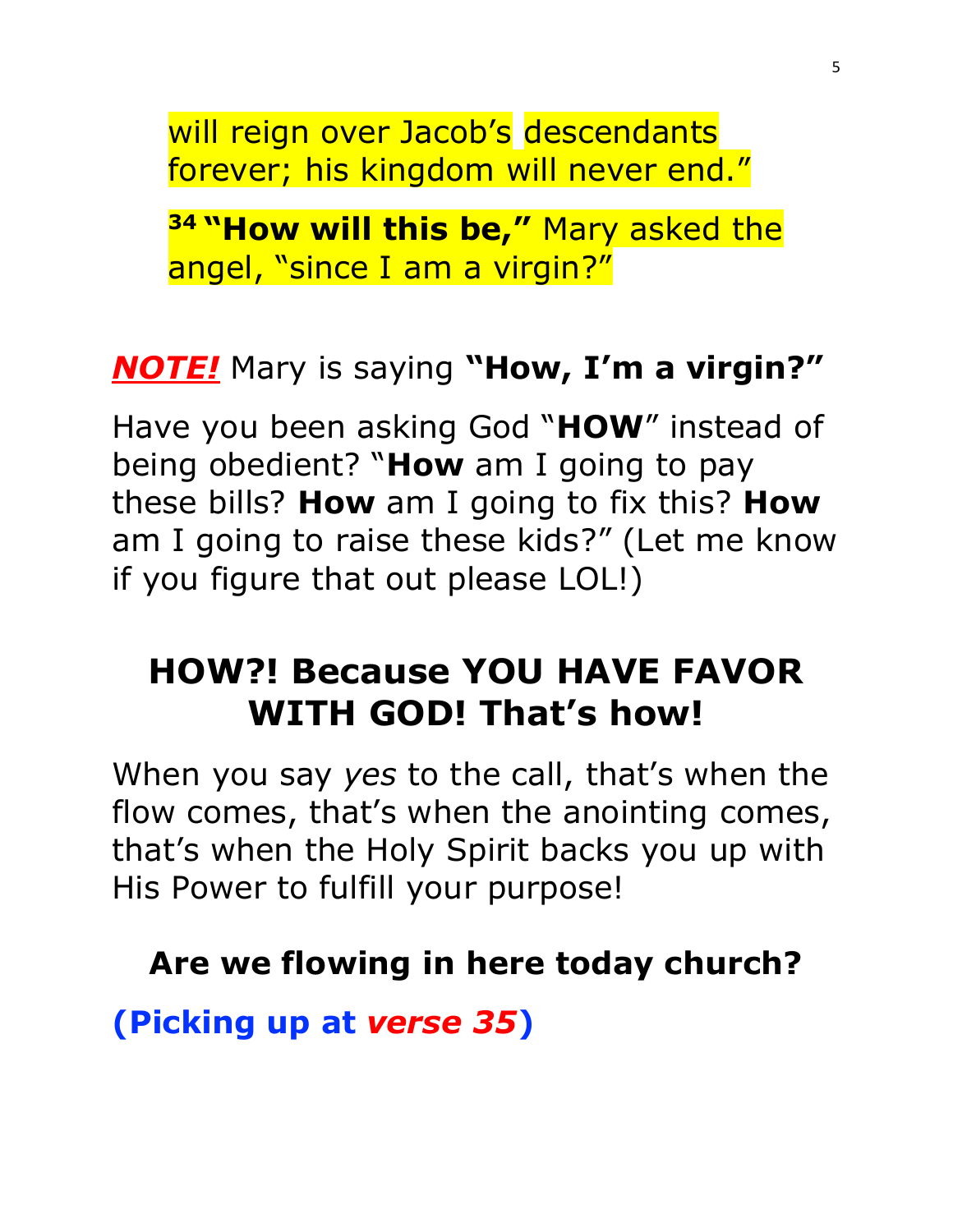**<sup>35</sup> The angel answered, "The Holy Spirit will come on you, and the Power of the Most High will overshadow you.** So the holy one to be born will be called the Son of God.

**<sup>36</sup>** Even Elizabeth your relative is going to have a child in her old age, and she who was said to be unable to conceive is in her sixth month. **<sup>37</sup> For with God nothing is ever impossible** *and* **no word from God shall be without power** *or* **impossible of fulfillment**.

[Amplified Version]

**38** "I am the Lord's servant," Mary answered. **"May your word to me be fulfilled."** Then the angel left her.

*NOTE!* If we are going to fulfill God's Purpose for our lives, we need to posture our hearts in such a way that says, "Whatever you say God, I will do it", just like Mary did!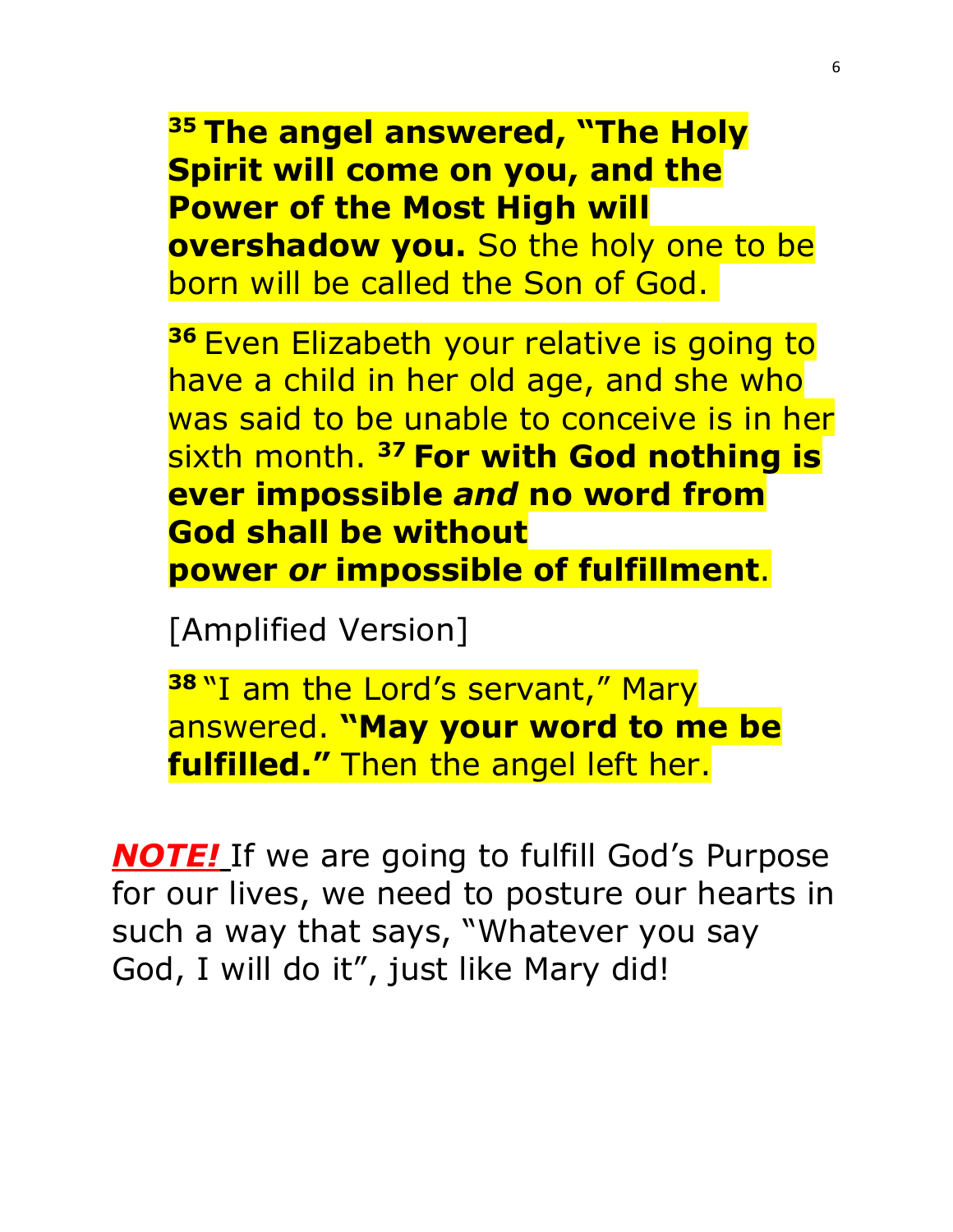God will not drag you to the **next level**, but HE will invite you to follow HIM to it.

*THROUGH OBEDIENCE!* Your calling does not need approval, it needs fulfillment, and that requires obedience. God will handle the rest! It's time to level up family! Do you see the spiritual condition this world is in? It's time for Christians to rise and level up!

#### **(back to our text)**

**<sup>39</sup>** At that time Mary got ready and hurried to a town in the hill country of Judea, **<sup>40</sup>** where she entered Zechariah's home and greeted Elizabeth. **<sup>41</sup>** When Elizabeth heard Mary's greeting, the baby leaped in her womb, and Elizabeth was filled with the Holy Spirit. **<sup>42</sup>** In a loud voice she exclaimed: "Blessed are you among women, and blessed is the child you will bear! **<sup>43</sup>** But why am I so favored, that the mother of my Lord should come to me? **<sup>44</sup>** As soon as the sound of your greeting reached my ears, the baby in my womb leaped for joy. **<sup>45</sup> Blessed is she**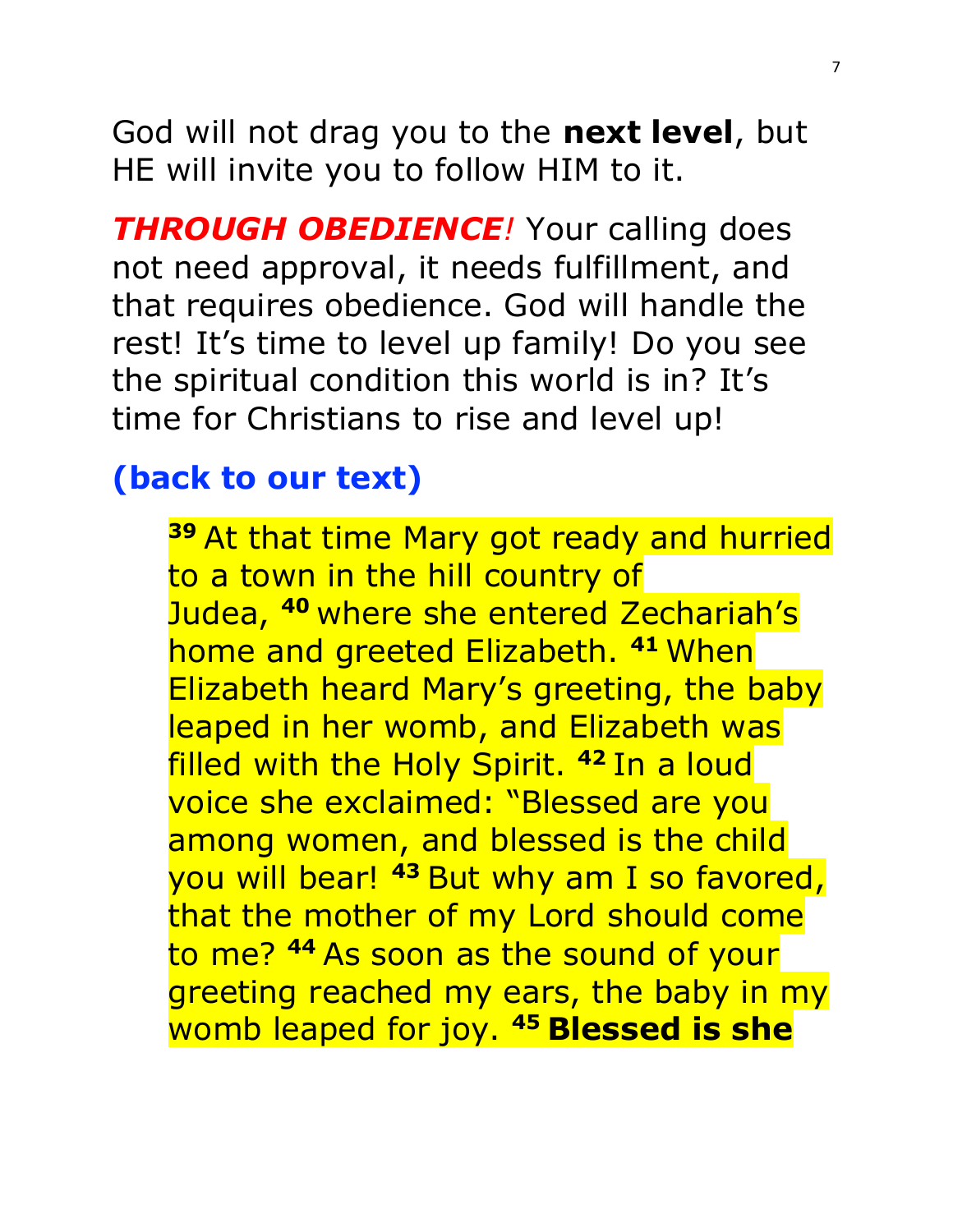**who has believed that the Lord would fulfill HIS promises to her!"**

*NOTE:* **SHE BELIEVED!** If we are ever going to fulfill our calling, we have to first know what we are called to, and second, **WE HAVE TO BELIEVE in our call.**

The only one who has to accept your calling is YOU!! Mary wasn't worried about *"What will everyone think?"* She wasn't thinking about the embarrassment of being pregnant out of wedlock or about what Joseph would do or family would say. She just said, **"May your word be fulfilled."**

All we have to do is give God our "**Yes**" and HE will take care of the "**rest**." Recall, God took care of revealing the truth to Joseph.

I'd like to contrast verse **<sup>45</sup> Blessed is she who has believed that the Lord would fulfill HIS promises to her!"** with **Luke 1:20** where the angel Gabriel is talking to Zachariah about his wife Elizabeth, Mary's cousin, conceiving a baby. The angel of the Lord said,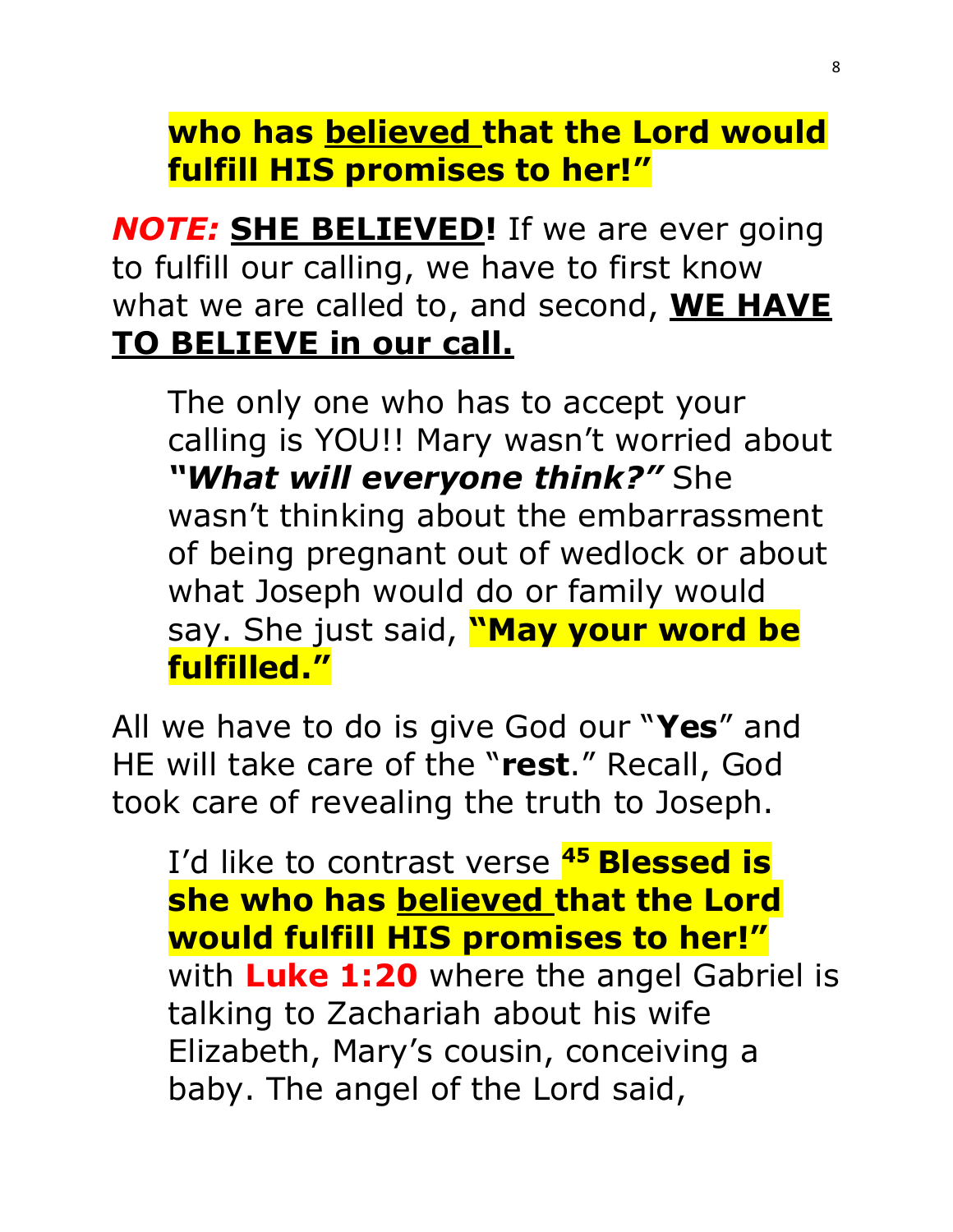**"Nothing is impossible for God". BUT**

Zachariah didn't believe the angel, and this was the angel's response:

*Luke 1:20 "*Now behold, you will be *and* will continue to be silent and not able to speak till the day when these things take place, because **you have not believed** what I told you"

If you are not fulfilling your God-given purpose, most likely one of the reasons is **UNBELIEF!!**

**I'm going to give you this tip for free:**

# **"If you don't believe it will happen, you will prove yourself right!"**

**Hebrews 11:6** says, "Without faith it is impossible to please God."

It's not good enough to just believe in God. I also have to believe in what God has put in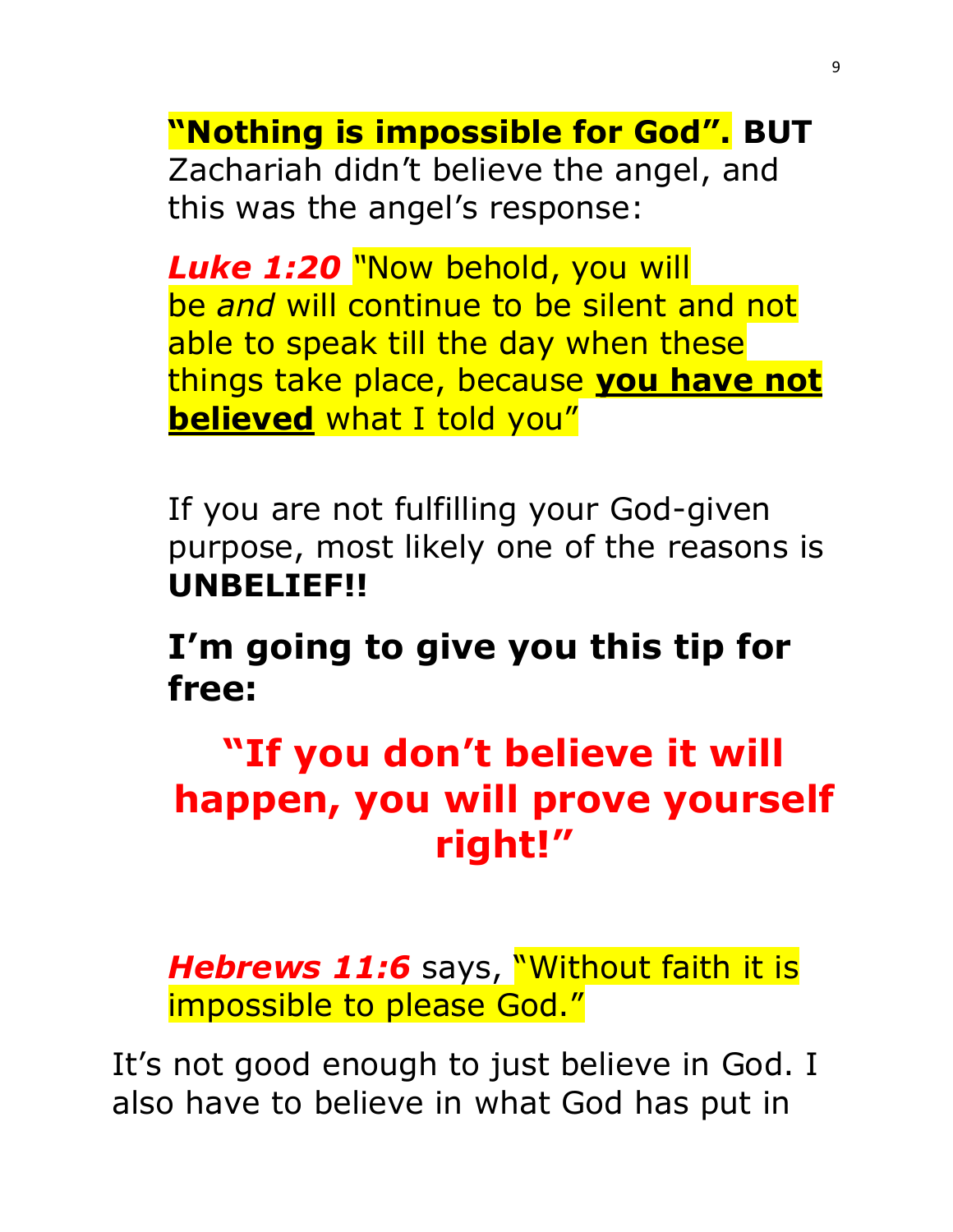me. If we don't believe what God has called us to, or take HIM at HIS word, then we will never attempt to carry out our assignments and fulfill our purpose. If we don't fulfill our purpose, we will never see the promise that is attached to it.

*Hebrews 3:19 "So we see that they were not able to enter [into His rest—the promised land] because of unbelief and an unwillingness to trust in God." [Amplified]*

### **We are presented with two choices here:**

**1)** We don't believe what God has spoken, be silenced and maybe miss out on seeing the Promise

# **OR**

**2)** Believe God at HIS Word, say YES to the call, and give birth to our purpose

If Mary had not believed and said no, we would still have Jesus because God's promises will always be fulfilled. **But**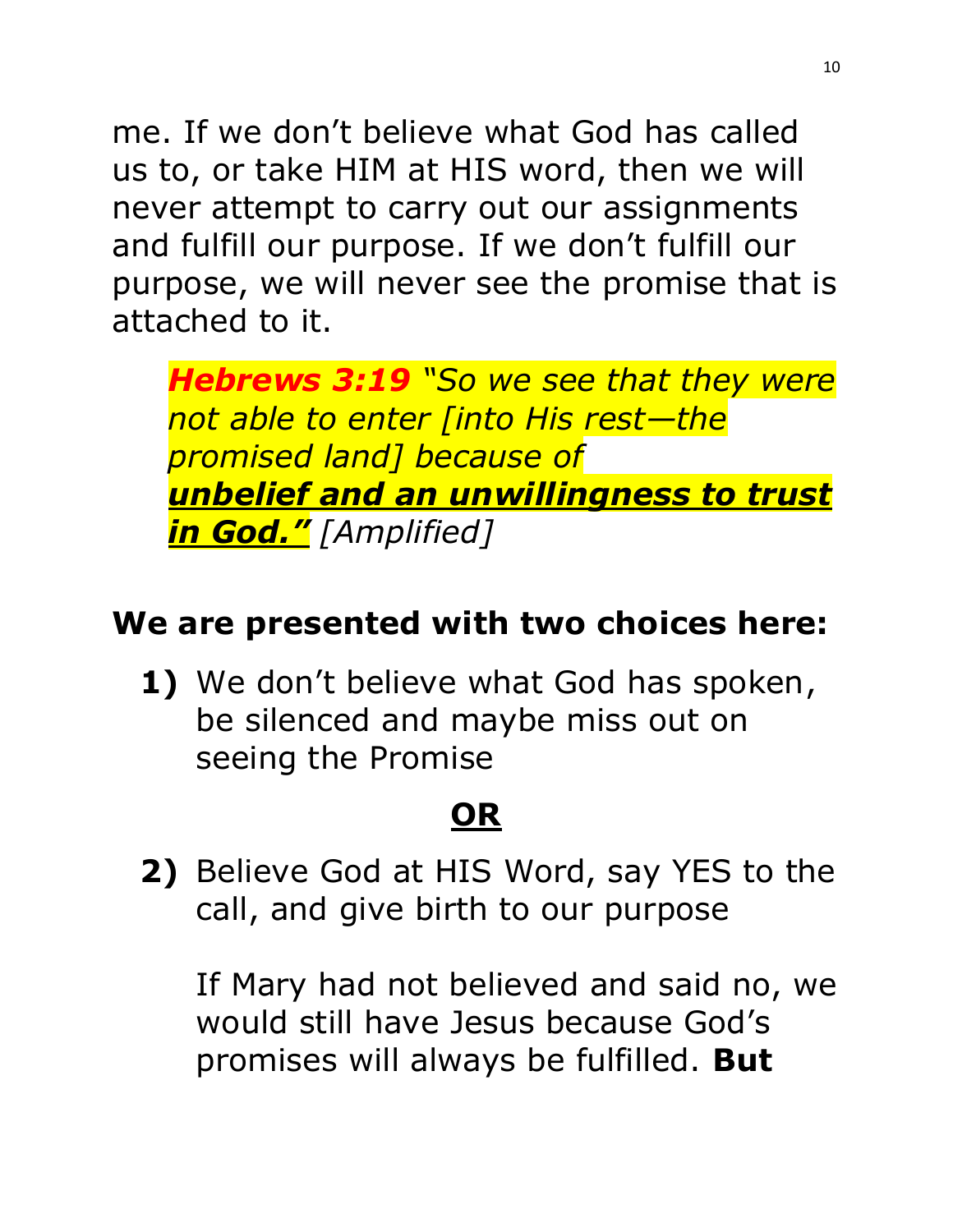**Mary, would not have been blessed to have been His mother.**

# **What blessings are you missing out on because you keep saying "NO" to God?**

It's a blessing and a privilege to serve God. Trust me, HE doesn't need our help. It's an honor that HE even asked us in the first place. Let's not take that for granted by saying "no." If we do, He'll fill our spot with someone else who is willing, and we will be the ones who miss out, not God!

# **III. (Look)**

**Matthew 1:18** says, "She was found to be pregnant by the Holy Spirit."

So, I have some news for you today, men this includes you, you may not know it yet, **BUT,**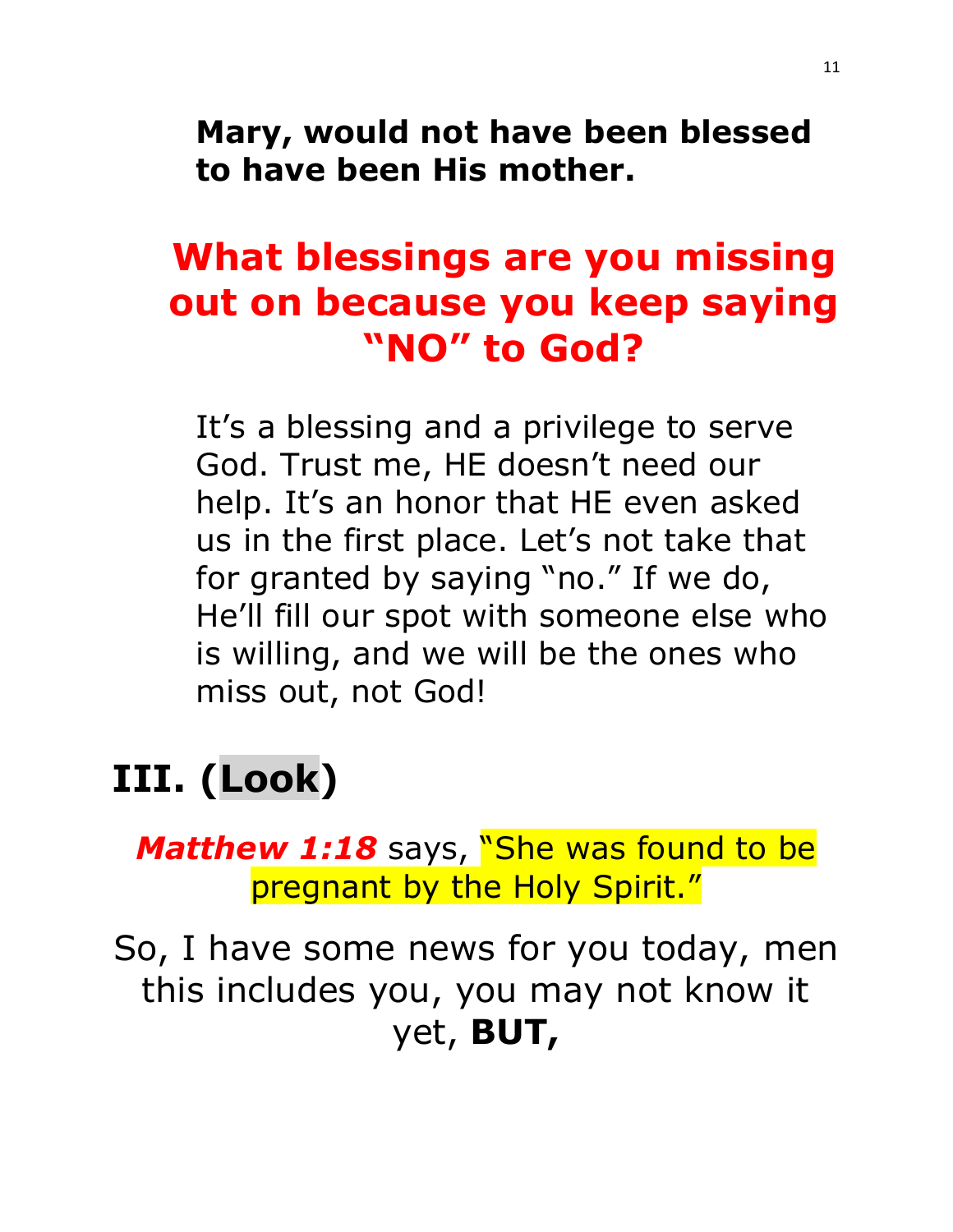# **CONGRATULATIONS YOU'RE PREGNANT!**

# **Pregnant with purpose empowered of the Holy Spirit**

*NOTE*: Men don't twist my words I am not saying you are a woman LOL!

# **Pregnant with Purpose by the Power of the Holy Spirit.**

**A. I want to talk to you today about birthing purpose.** 

**If you don't remember anything else I say today, remember this: Purpose will never skip process.** 

### **1. Purpose, just like pregnancy starts with a seed that is planted.**

The seed of purpose from God, starts with a call, to do something for Him and His Kingdom.

# **IT'S AN ASSIGNMENT FROM GOD!**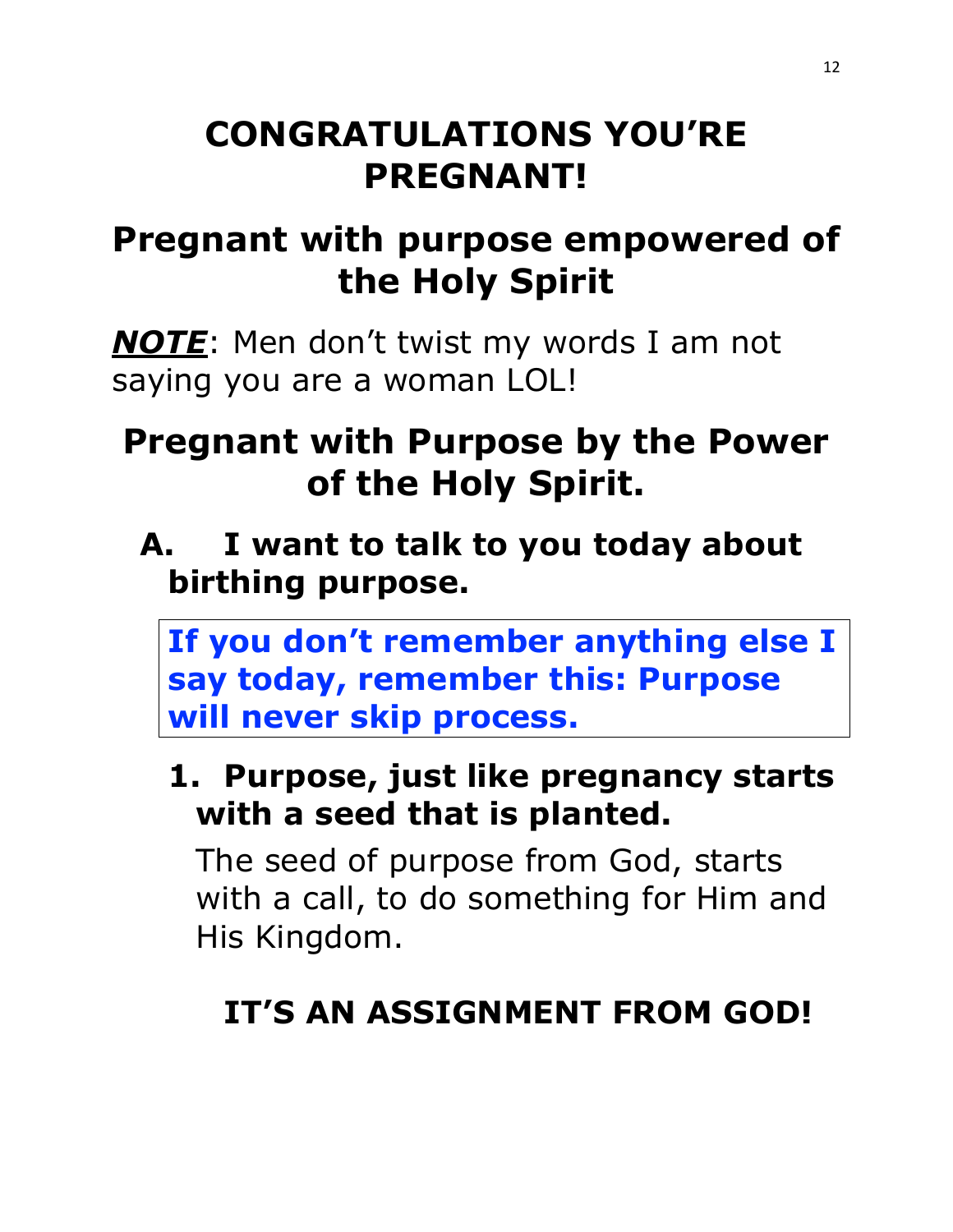### **2. After the seed is planted, just like in pregnancy, next comes the**  *growing pains***.**

Notice the verbiage used for this is never growing pleasant, it's growing pains! It hurts sometimes and it can be very uncomfortable.

God will allow us to be uncomfortable because it keep us reliant on Him and it develops our character, so we are ready and mature enough to handle the promise attached to the call on our lives.

God will rarely reveal the entire plan or process of how we will attain it. **But,** when we step out in faith, He will reveal the process of getting to the promise one step at a time.

**SO**, keep doing the last thing God told you to do, until He reveals your next step. Then we'll just like a pregnancy.

I WOULD GIVE AN **ILLUSTRATION** HERE. YOU'RE ALREADY AT THE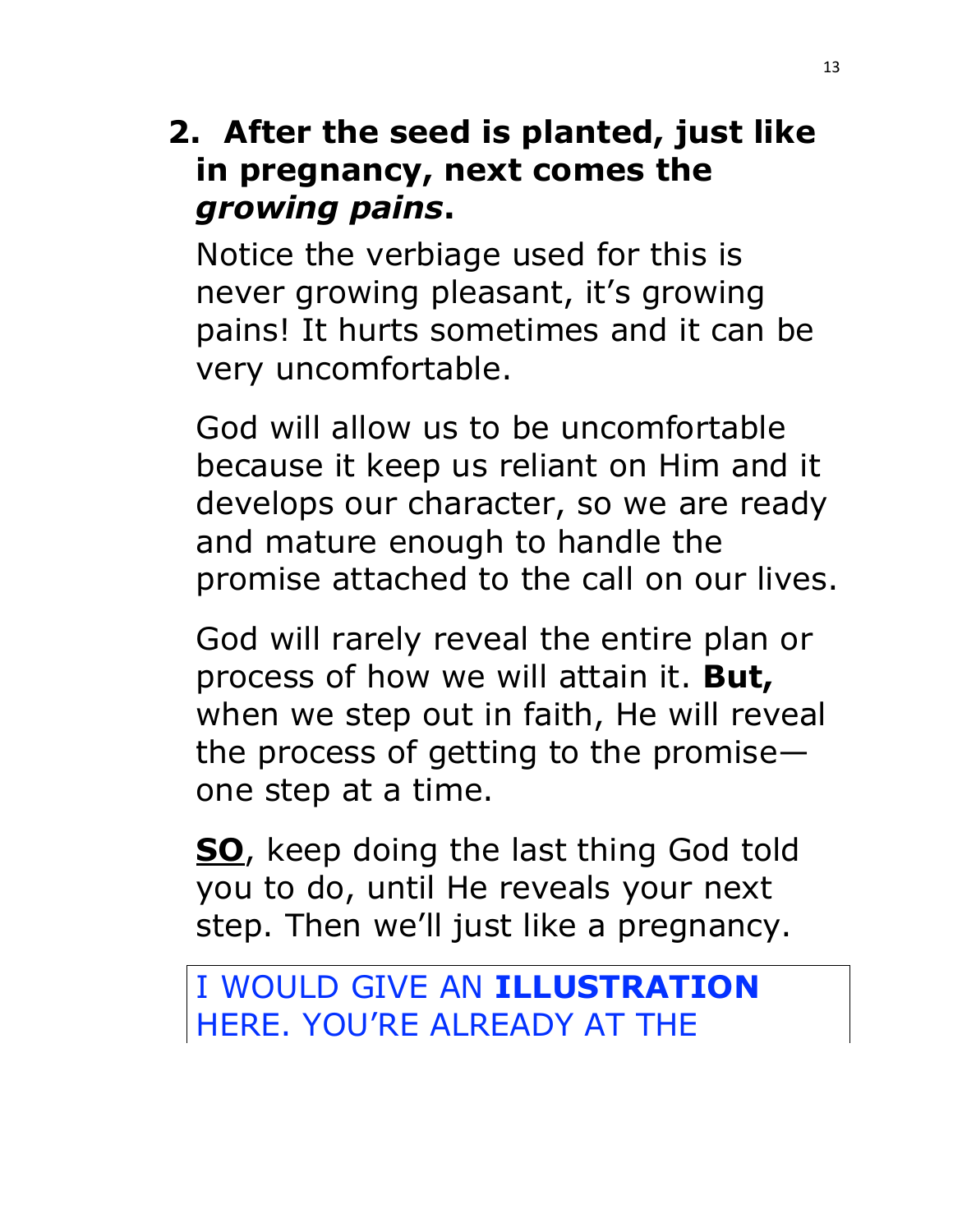SATURATION POINT OF OBSORBING FACTS. TIME FOR A BREAK! LOL!

### **3. The third part of the process is POSITION.**

**Luke 1:30** said,"**But the angel said to her, "Do not be afraid, Mary; you have found favor with God.**

Mary's dedication to God, has put her in **position** for Purpose and Promise.

Using our analogy of pregnancy, babies will settle into the birthing position with their heads down by the 32nd to 36th week of pregnancy.

Sometimes doctors will have to use what's called an **ECV** maneuver. This is for when your unborn baby is in the wrong **position** for birth, set up to come out feet first. This position is called a breech birth, and it can make a vaginal birth more difficult.

**My question to you is….** 

# **Are you in position?**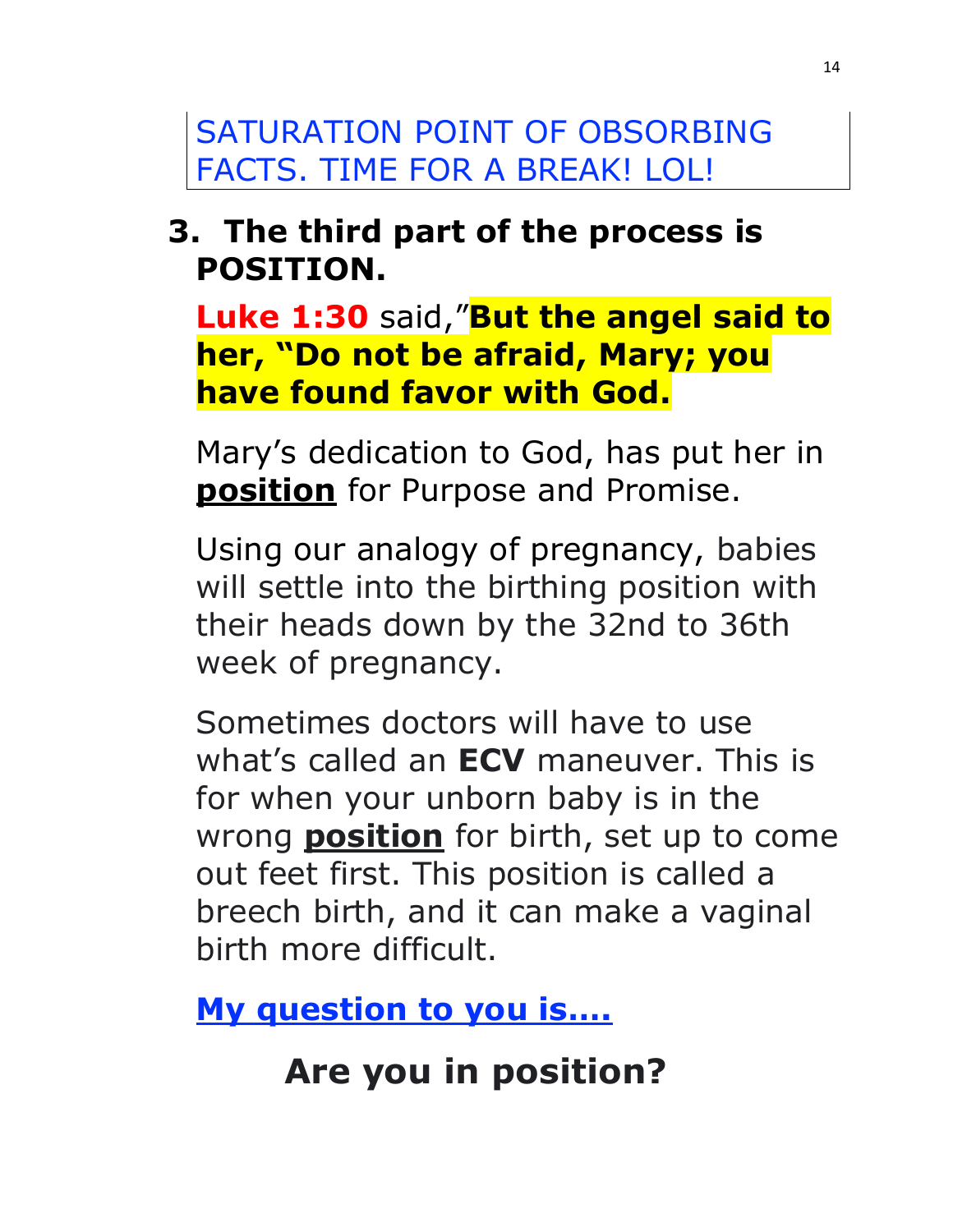# **Or are you breeching your calling, making it more difficult for God to birth it out of you?**

# **Today, the LORD is telling you, "GET IN POSITION!"**

**4.** The next step in the process, just to make it really fun, comes pressure.

> Pressure will let you know when it's almost time to go into labor. "Nurses will say stop pushing," but I say, "I gotta push its too much pressure. I gotta push this baby is coming!"

> AND I'm here to tell you, YOU gotta keep pushing—your breakthrough is right around the corner. You gotta keep pushing that stronghold is about to come down….. **You have to push.**

> The pressure makes us **press** and **push** knowing we're about to give birth to purpose. We're about to give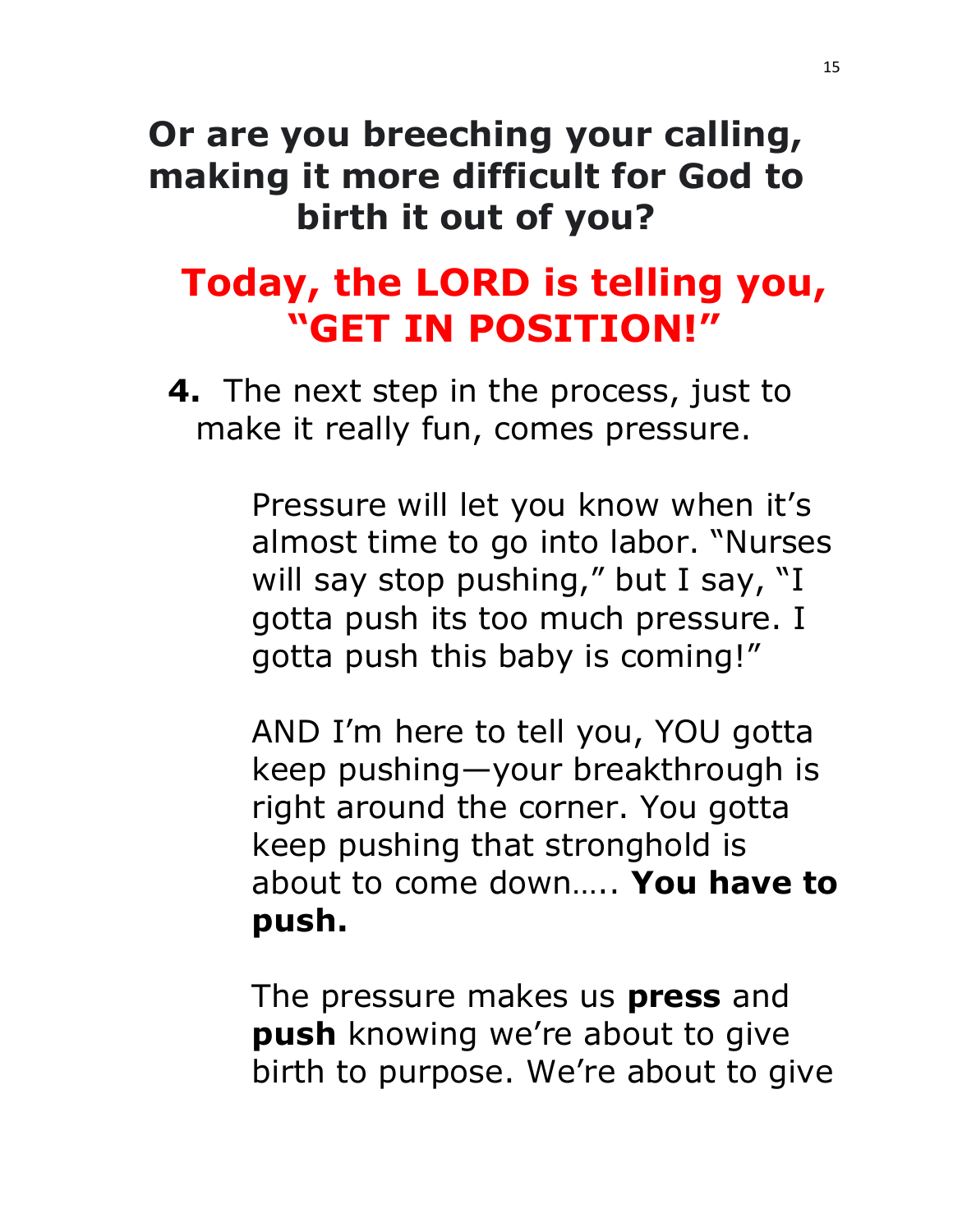birth to promise. We're about to give birth to Glory. **But you gotta push!**

### **5. Fifth! Now here comes the labor pains.**

Paul said in *Philippians 3:12-14* "Not that I have already obtained all this, or have already arrived at my goal, but **I press** on to take hold of that for which Christ Jesus took hold of me. **<sup>13</sup>** Brothers and sisters, I do not consider myself yet to have taken hold of it. But one thing I do: Forgetting what is behind and straining toward what is ahead, **<sup>14</sup> I PRESS ON TOWARD THE GOAL** to win the prize for which God has **called** me upward in Christ Jesus"

Mary pressed through the fear and she pressed through the doubt – don't believe me? *Luke 1:29* said, " **<sup>29</sup>** Mary was **greatly troubled** at his words."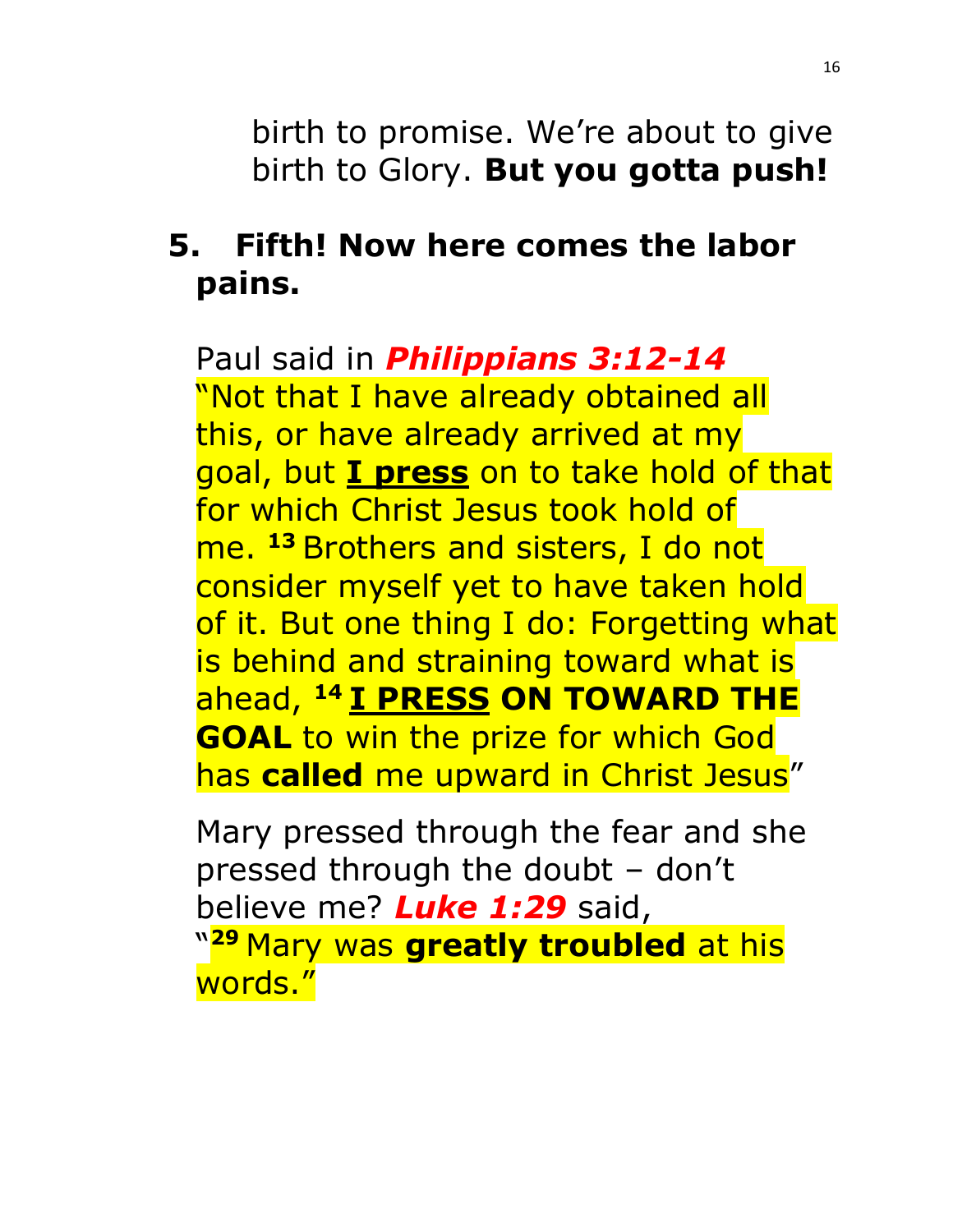She was greatly troubled, but she **pressed** through the fear and that is why she held on to the promise.

**It's time to press family! Where in your life, is God calling you to push? Where is He telling you to PRESS?!** 

You may have beat this point to death. In my opinion—too many.

# **God will keep applying pressure, until what He put in you, comes out of you!**

**6**.**The last step in the process to purpose, just like pregnancy, is in the end, we forget all about the pain because we are holding the beautiful baby in our arms.**

We are holding the promise and we have taken hold of our purpose, just like Mary.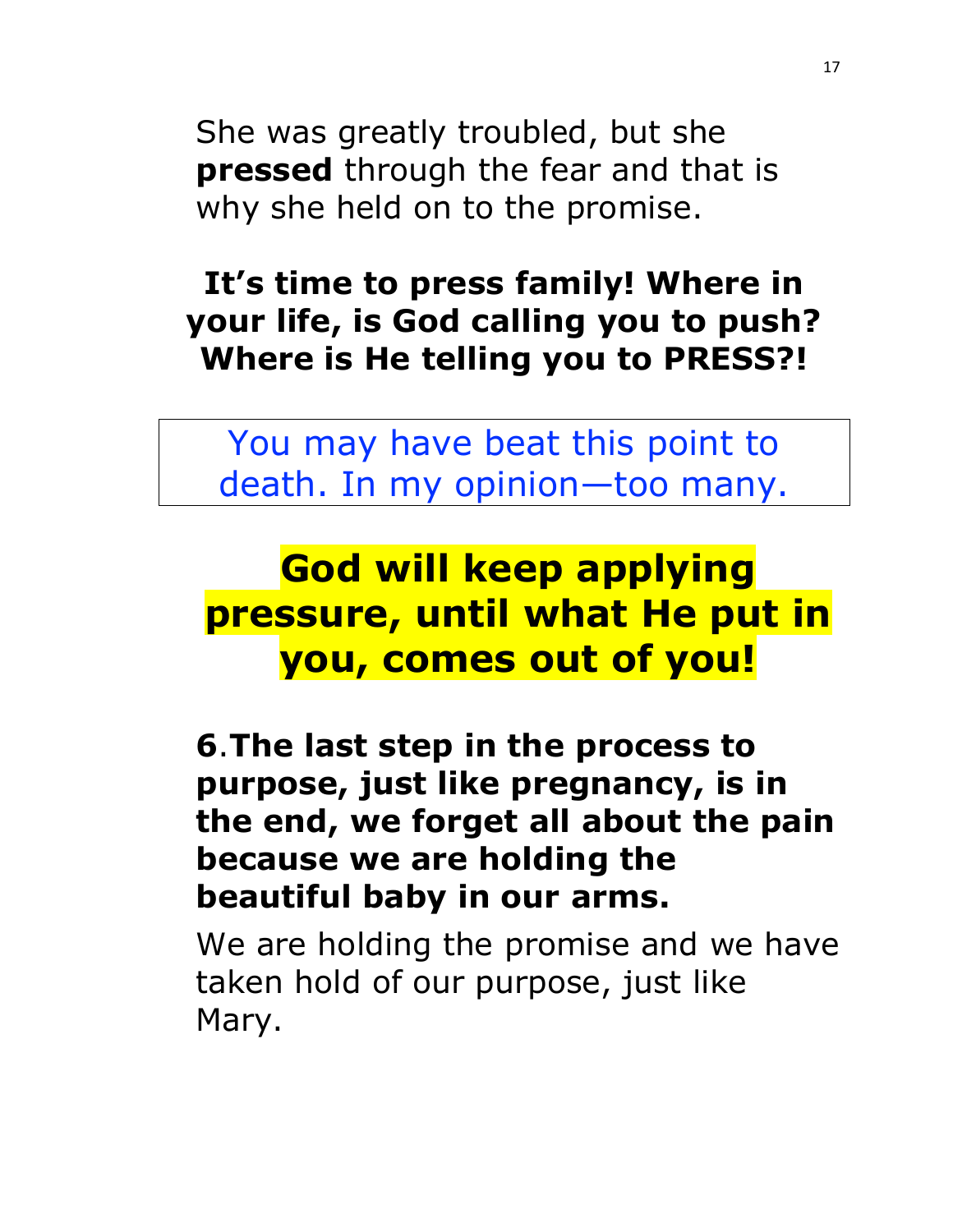### **B. I want to talk to about the difference between purpose and calling.**

**Purpose** declares why you exist. It captures the heart of why you are on this earth and why Jesus died for you. It defines your life—not in terms of what you think, but what God thinks.

**Calling** is when God throughout your life invites you to carry out various roles in certain seasons to fulfill your purpose.

For example, David was called to defeat Goliath although his purpose was to be king. That's why you hear people say *"God is calling me to start a church. God is calling me to start this business. God is calling me to lead a Bible study."*

**It's not about giving God one yes in one season that fulfills our purpose, it's a compilation of yesses!**

We continually attain our purpose when we keep saying "yes" to God's audibles.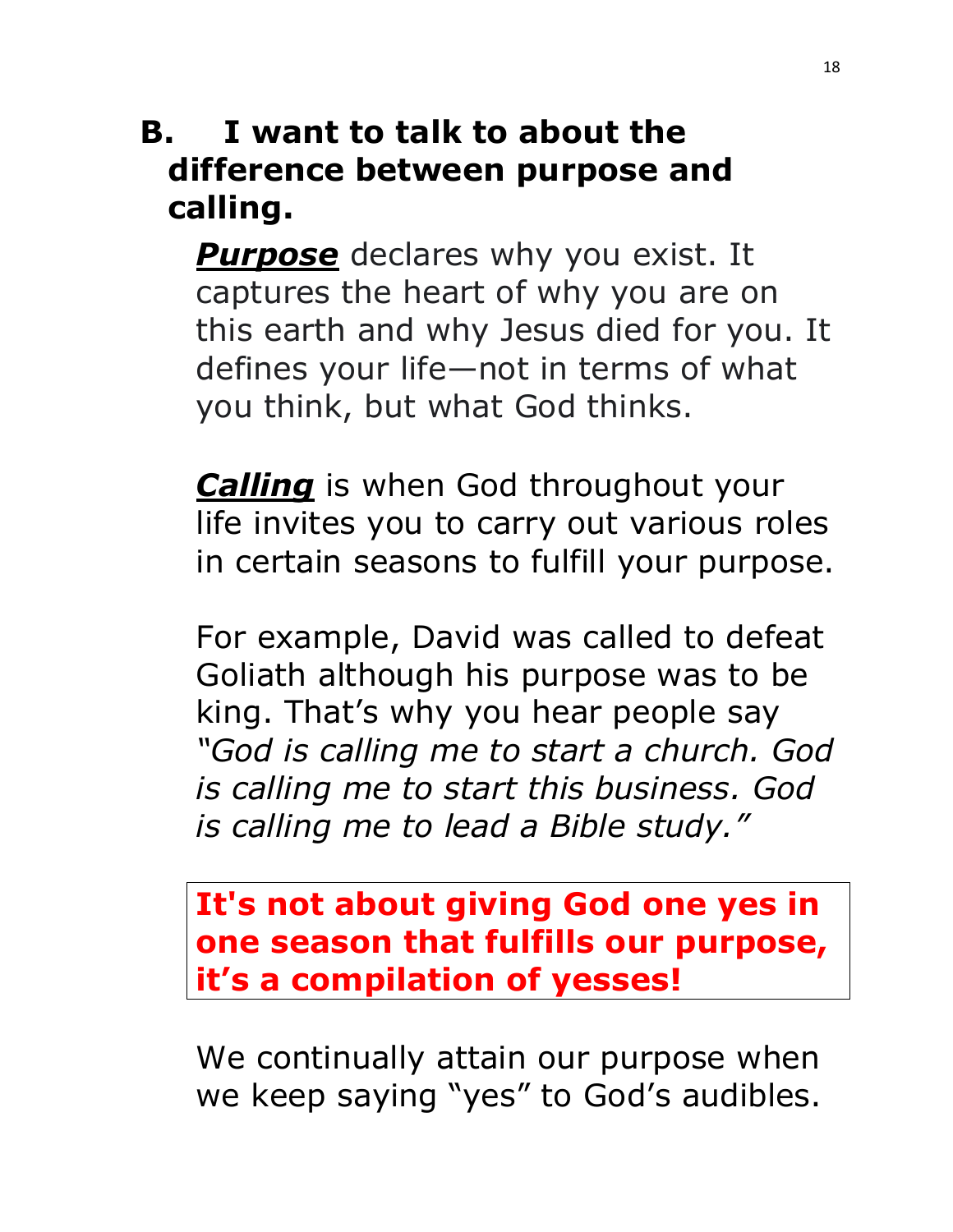I want you to think and pray about what role you are called to play in this season and then ask yourself, **"Will I give GOD another YES?!"**

## **C. Now, it's one thing to possess a calling; it's another to unleash it!**

God puts things in us for the world and God makes us restless until we release it. We can be happy and yet unfulfilled at the same time, because we are not doing the very thing that God created us for. The by-product of fulfilling our purpose is fulfillment!

- **D. I want to help you understand, embrace, and unleash your calling, just like Mary did.**
	- **1. First, we must UNDERSTAND our calling.**

We will never walk it out unless we understand what it is that God is asking us to do. So how do we know what He is asking us to do?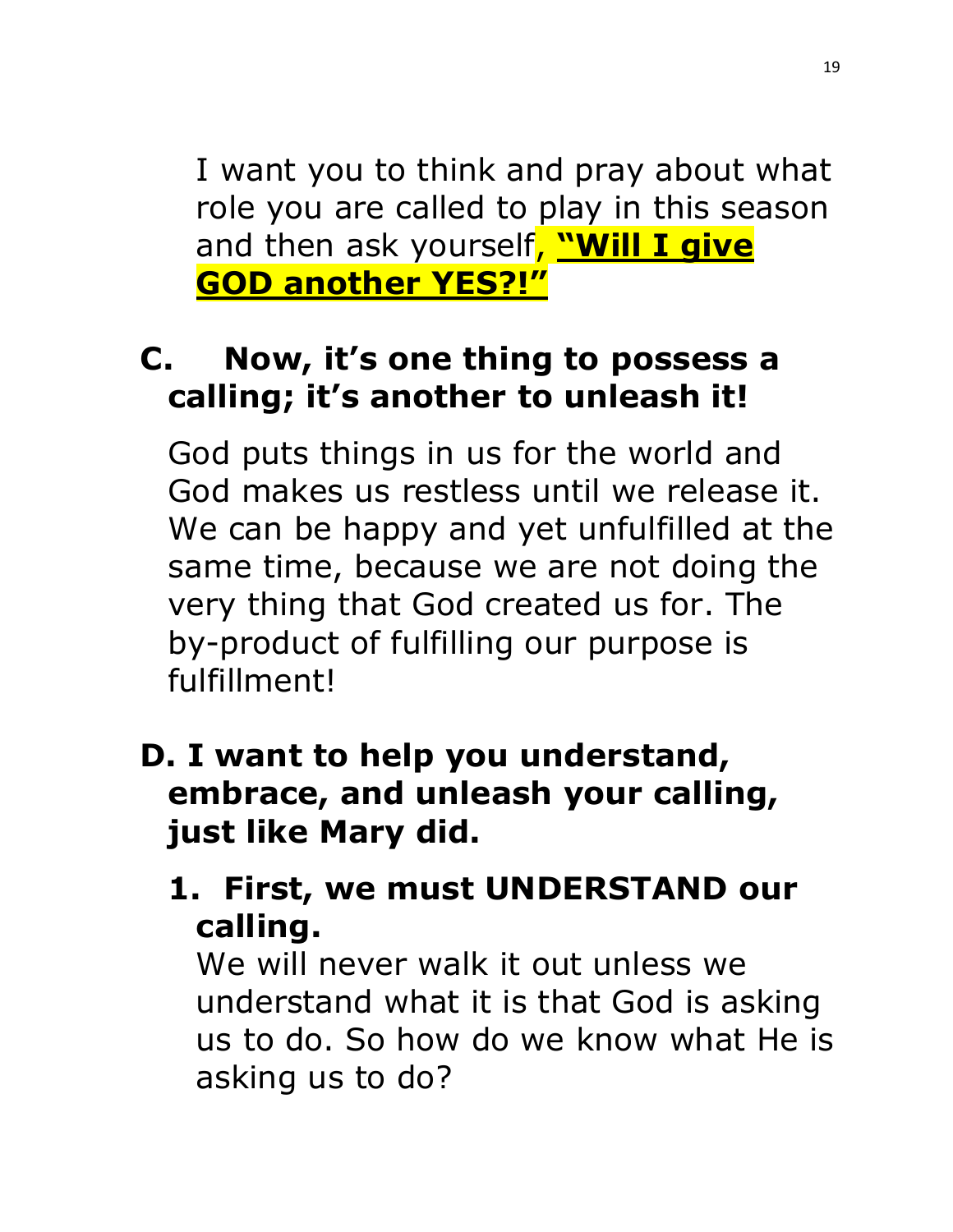#### **a. Key #1- Ask Him**

#### **b. Key #2- Listen to Him**

#### *Matthew 7:7*

" **7** "Ask and it will be given to you; seek and you will find; knock and the door will be opened to you. **<sup>8</sup>** For everyone who asks receives; the one who seeks finds; and to the one who knocks, the door will be opened.

### **Are you** *asking***? Are you** *seeking***? Are you** *knocking***?**

That's the key to understanding our calling.

### **2. Second, we must EMBRACE our calling –**

Some of the things you are running from, should be the things you should be running to.

# **God doesn't need perfection; HE just needs your "YES!"**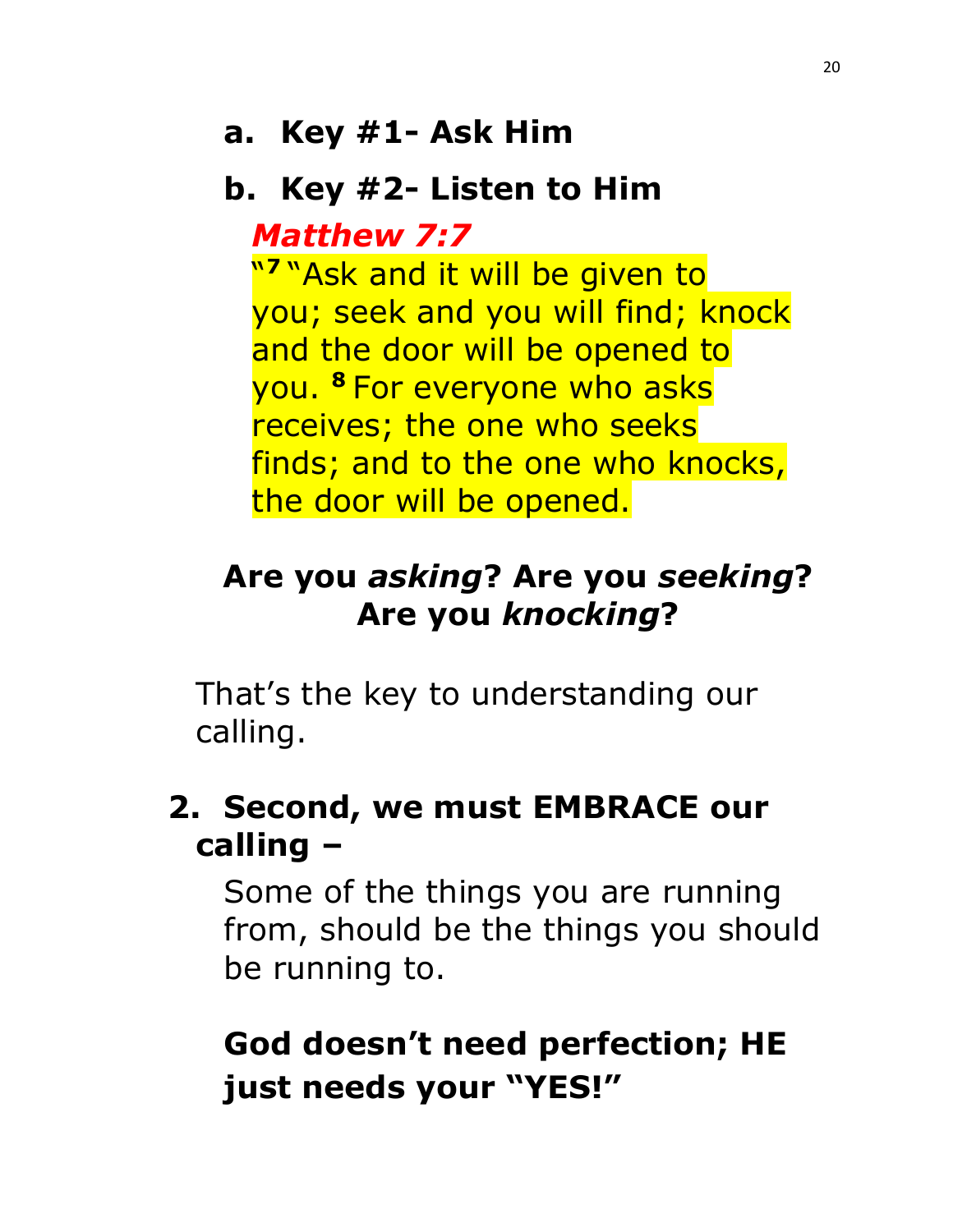Maybe you don't feel worthy of the call…… Here's a news flash….**YOU'RE NOT!** LOL!!! None of us are, BUT **HE is worthy!!**

#### *Romans 12:1* says

"Therefore, I urge you, brothers and sisters, **in view of God's mercy**, to offer your bodies as **a living sacrifice**, holy and pleasing to God—**this is your true and proper worship**."

**"In view of Gods Mercy."** I'd like you think about it like this. In view of Christ's sacrifice, how much more should I be willing to offer my living sacrifice?

We have to know this. **To answer the call and fulfill our purpose, it will take sacrifice.** A sacrifice of your time, talent, and treasure.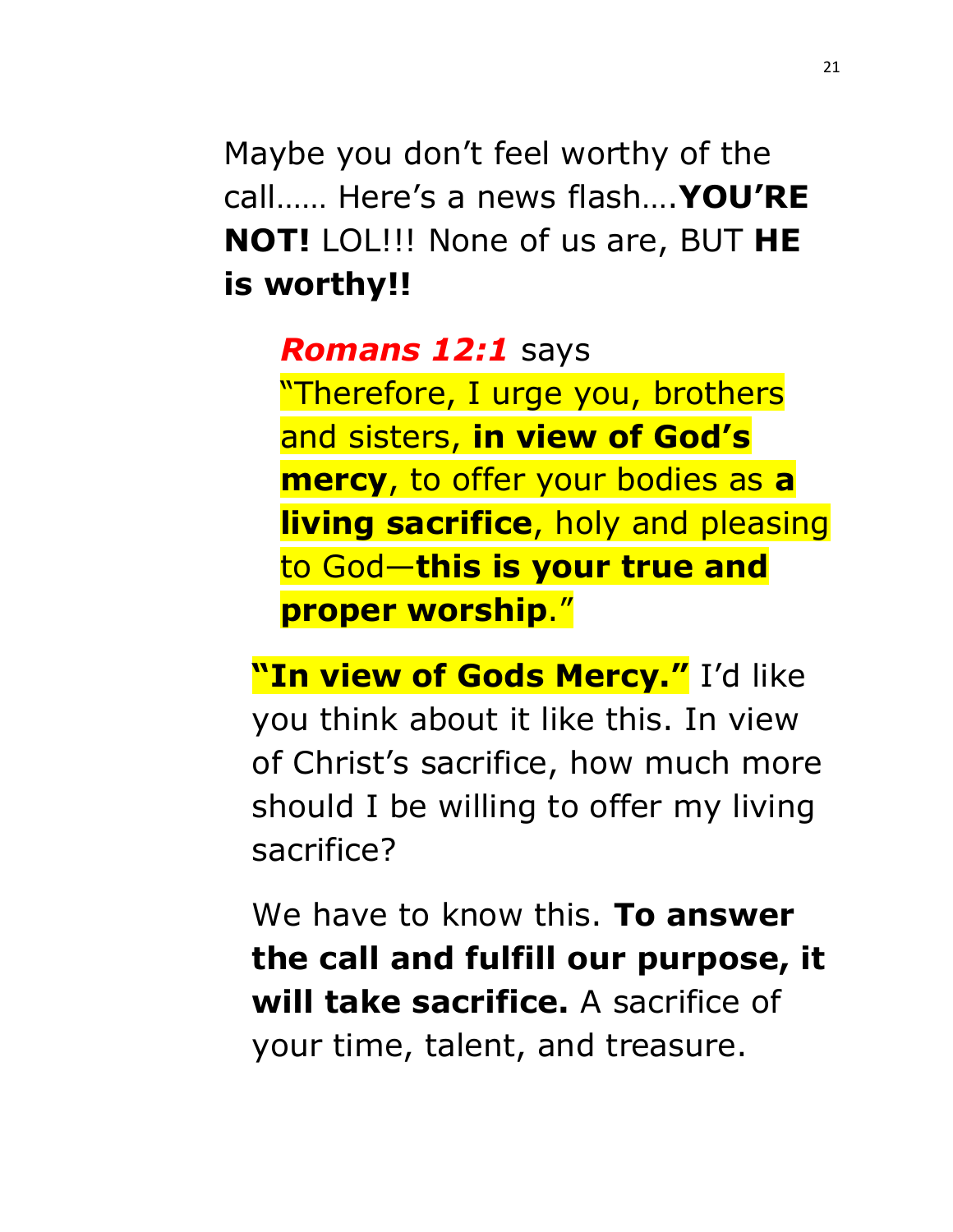However, in view of Christ's sacrifice, what Jesus asks **of us**, is a small price to pay compared to what He did **for us**. **Our "***YES***" is "true and proper worship"** 

Mary said, **"I am the Lord's servant, May your word to me be fulfilled"** (**Luke 1:38**).

It was only fulfilled because she **embraced it** and said **"Yes!"**

That brings us to our next 2 Keys

#### **KEY #3** *OBEY* **GOD**

#### **KEY #4** *SURRENDER* **TO GOD**

Mary said, "I am the Lord's servant." Meaning God, is her Master and she is surrendered to His will for her life, not her own.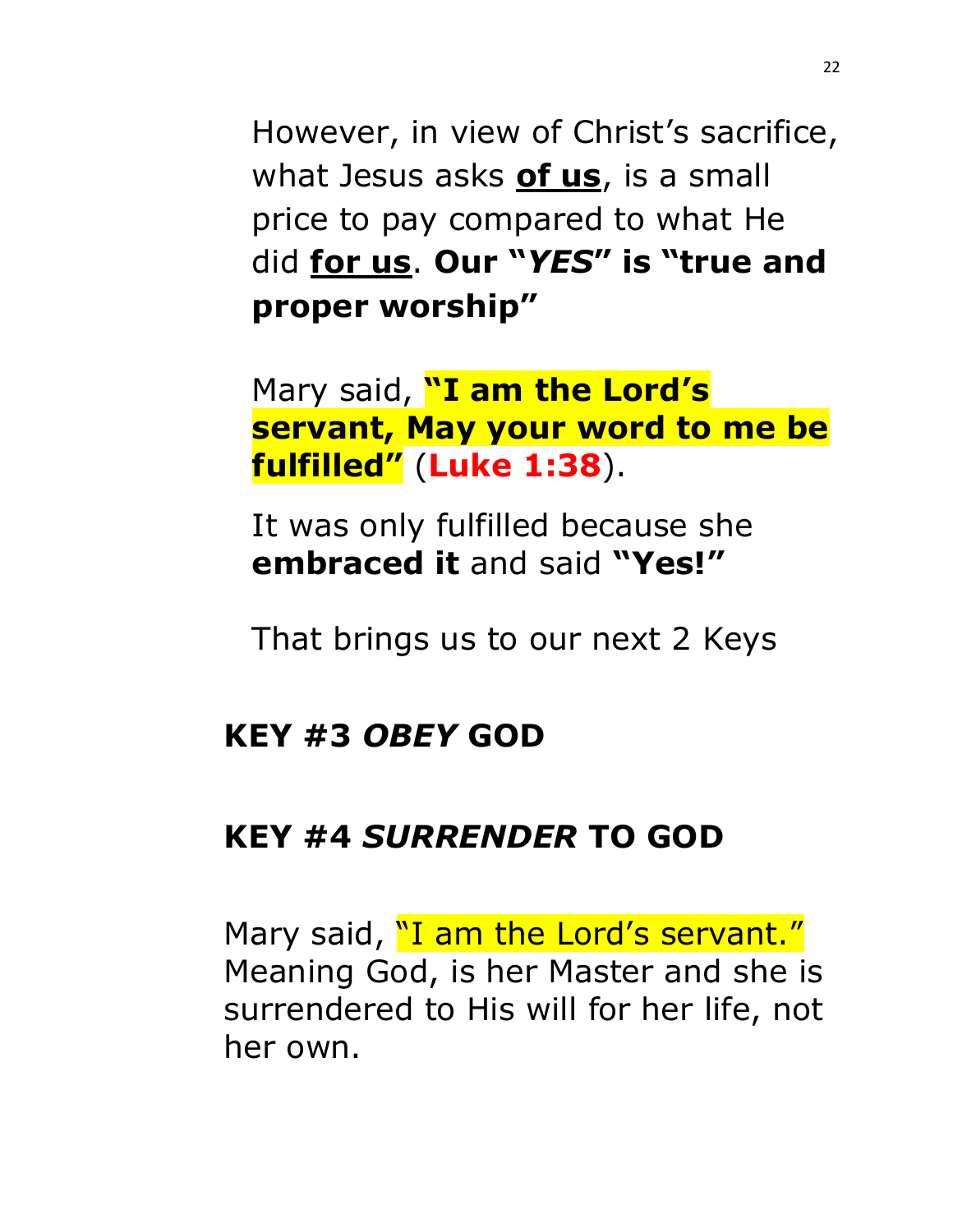### **Would you be able to say the same?**

#### **3. We must UNLEASH our Calling**

How do we do that?

#### **KEY #5- WE** *LIVE* **FOR HIM!**

It's time to go **ALL IN** with what God has put inside of you!

Sometimes we aren't waiting on God-HE'S WAITING ON US!

Don't ask God to guide your footsteps if you aren't willing to move your feet!

It's up to us, to unleash our calling. God presents the opportunity, but we unleash it when we say **"YES, "** like Mary, and follow it up with action.

When we follow up our **"Yes"** with action, it shows God that we have faith and believe the Word He has spoken.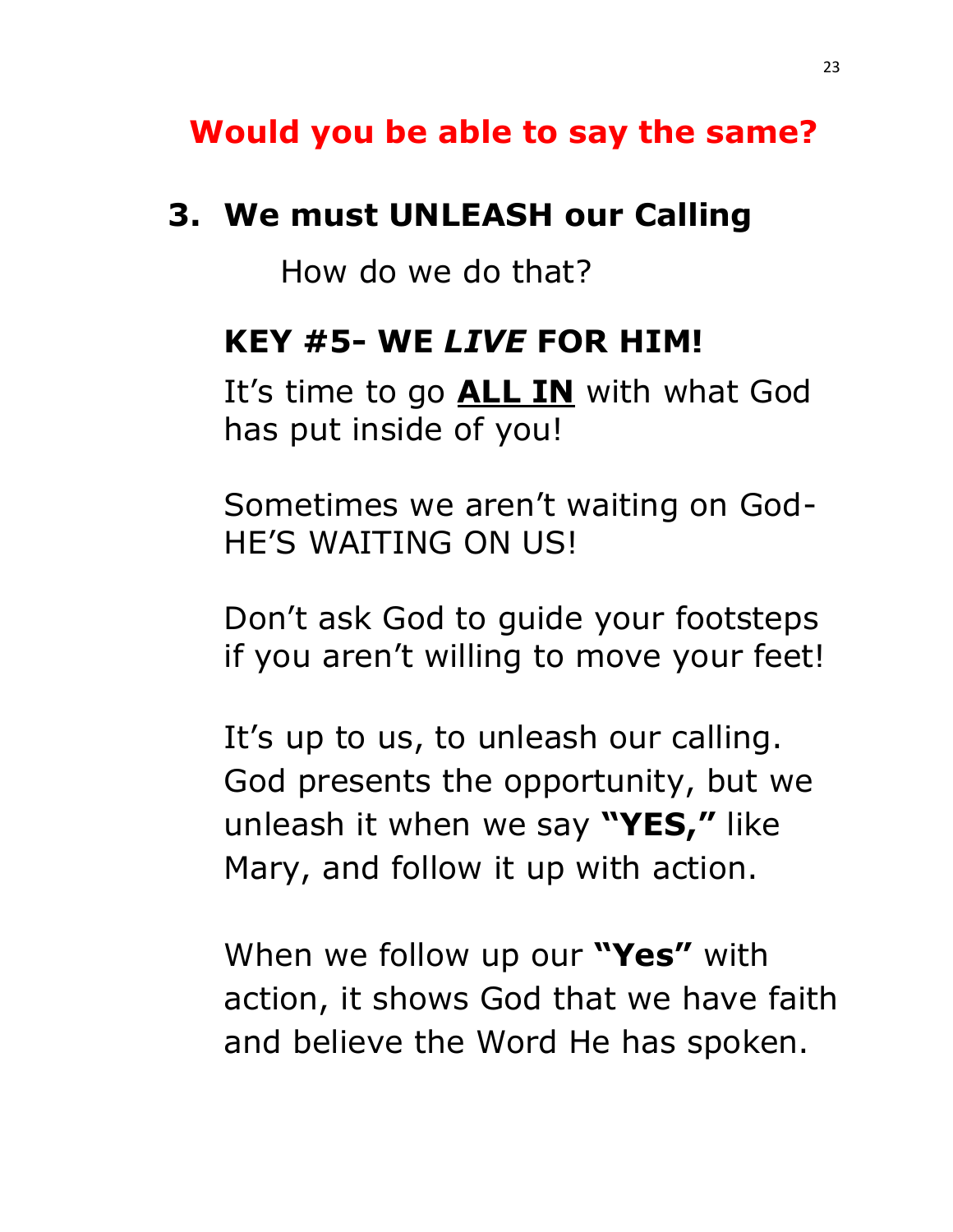# **You're on assignment! It's time to go all in with God put in you and unleash it to the world!**

We have nothing to prove, just a purpose to fulfill, with an audience of One, our Lord Jesus!

**"I'm called."** What does that mean? That's means goodness and mercy are following me. That means God's opening doors no man can shut. That means if God be for us, what can stand against us?

I'm standing and I'm going to keep standing. That's what leaders do. That's what Christians do! WE STAND! I won't grow weary or faint. David said,

"He shall be like a tree Planted by the rivers of water, That bringeth forth fruit in due season, Whose leaf also shall not wither;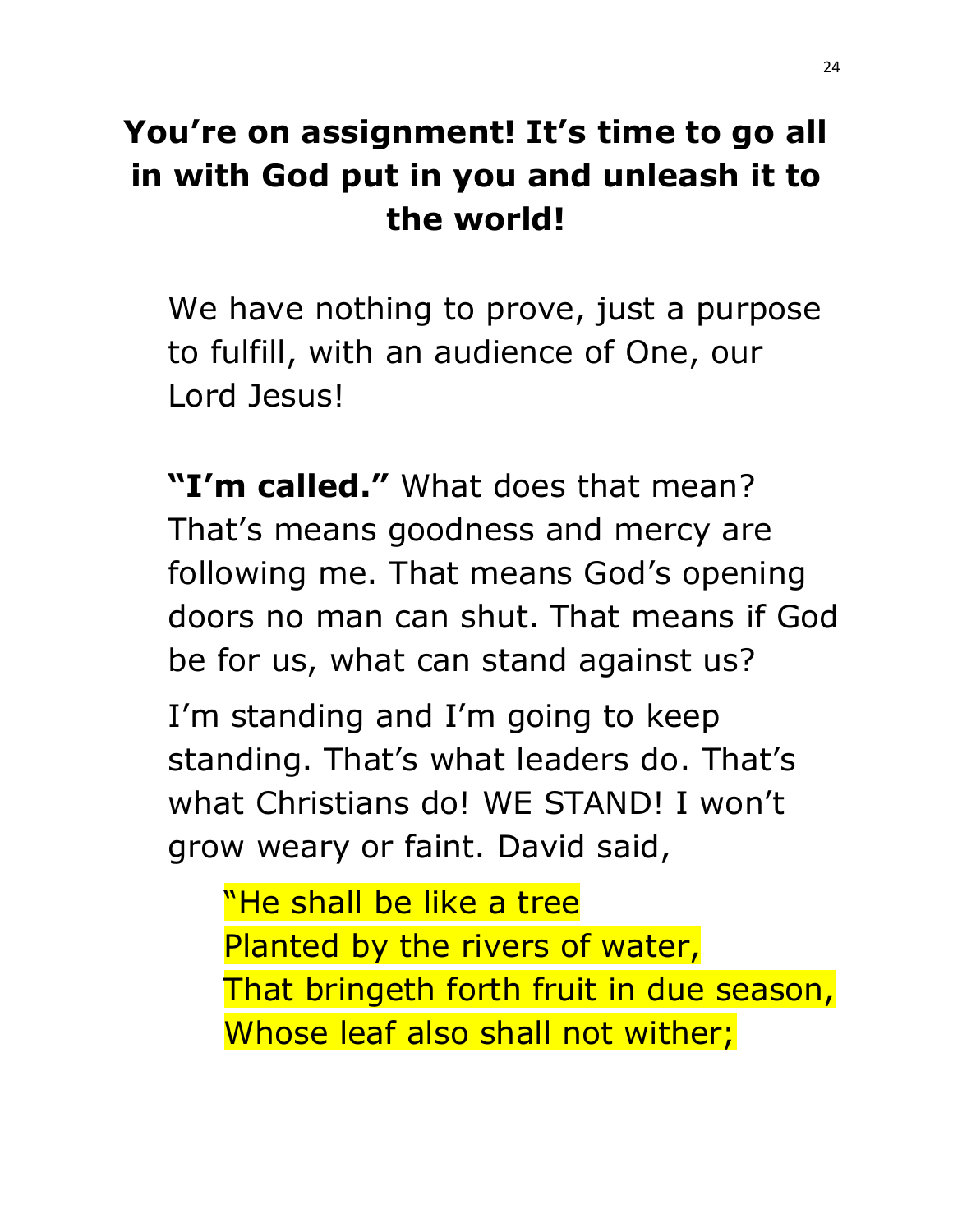And whatever he doeth shall prosper." *Psalm 1:3*

# *WHY?*

# **Because I'M CALLED!**

Don't think just because you are not up here on the pulpit or working for the church that you are not called.

Maybe, your calling is that you are the only Christian in the office, so you are to be the light in the darkness. The one people come to for prayer or if they have a problem. Then you just give it 100% there because no one else can do you like you. That's why God has planted you there.

Maybe, your calling is to be a mother. Then you be the best mother you can be and train up those children. (And while you're at it can you come help me with mine. LOL!)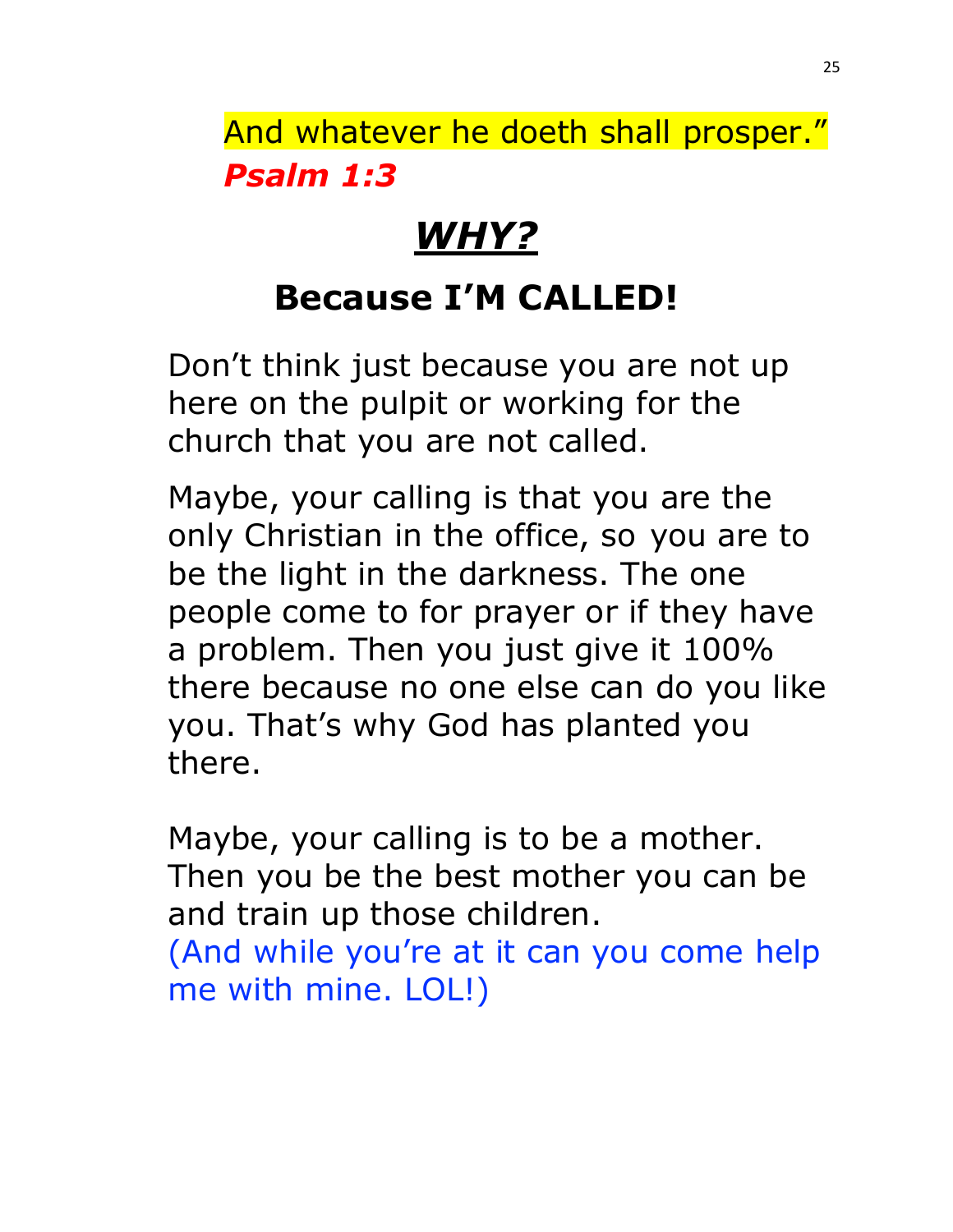Whatever God has called you to do, you give it 100% and you will fulfill your purpose.

## *ILLUSTRATION:*

The only reason I stand before you today, is because I continually say *yes* to the call. Many of you don't know this, but I recently almost lost my life due to a ruptured appendix.

The doctor literally said if I had not gone to the hospital when I did, even just a few hours later, I would have been dead.

After I was out of the hospital and finally feeling better, I saw Pastor John Gaines. He looked right at me and said, *"Do you know why you are still here?"* 

I said, "No." And **he replied, "Purpose!"** Immediately, the Holy Spirit confirmed that Word in my spirit.

# **PURPOSE is why I am alive! Purpose is what kept me here!**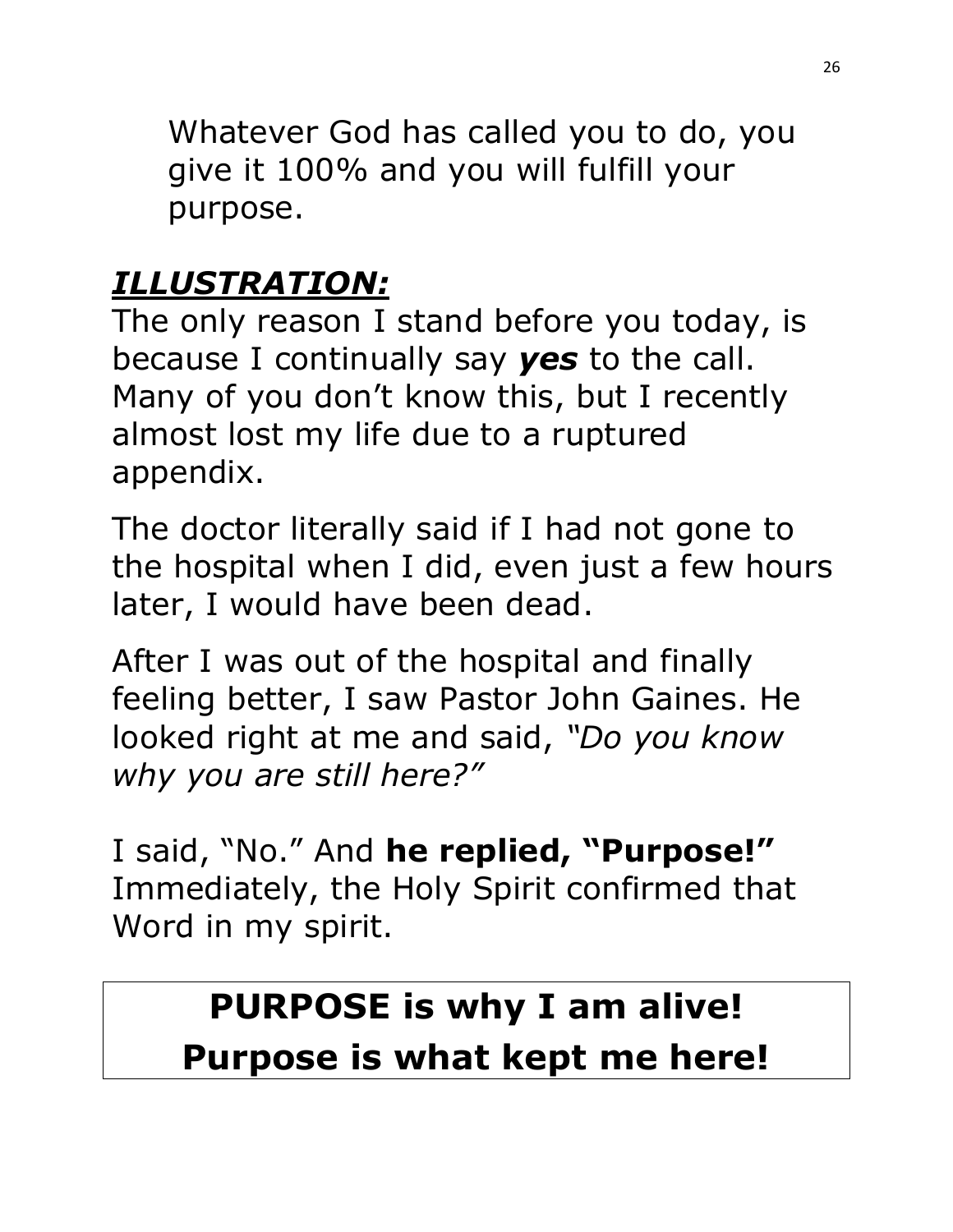Because even though I faced death, the One who lives in me conquered death and He's not done with me yet.

### **If you are still here, He's not done with you either!**

### **Nothing to prove just the purpose to fulfill.**

Mary was pregnant with purpose. **Pursue your purpose.** Purpose must be pursued in order for it to be fulfilled.

### **Don't abort your purpose. Give birth to it, by unleashing it!**

# **IV. HELPS AND HINDERANCES TO UNLEASHING YOUR CALLING**

### **A. Purpose Partners**

- **1.** Faith / belief
- **2.** Consistency
- **3.** Sustainable Pace
- **4.** Staying power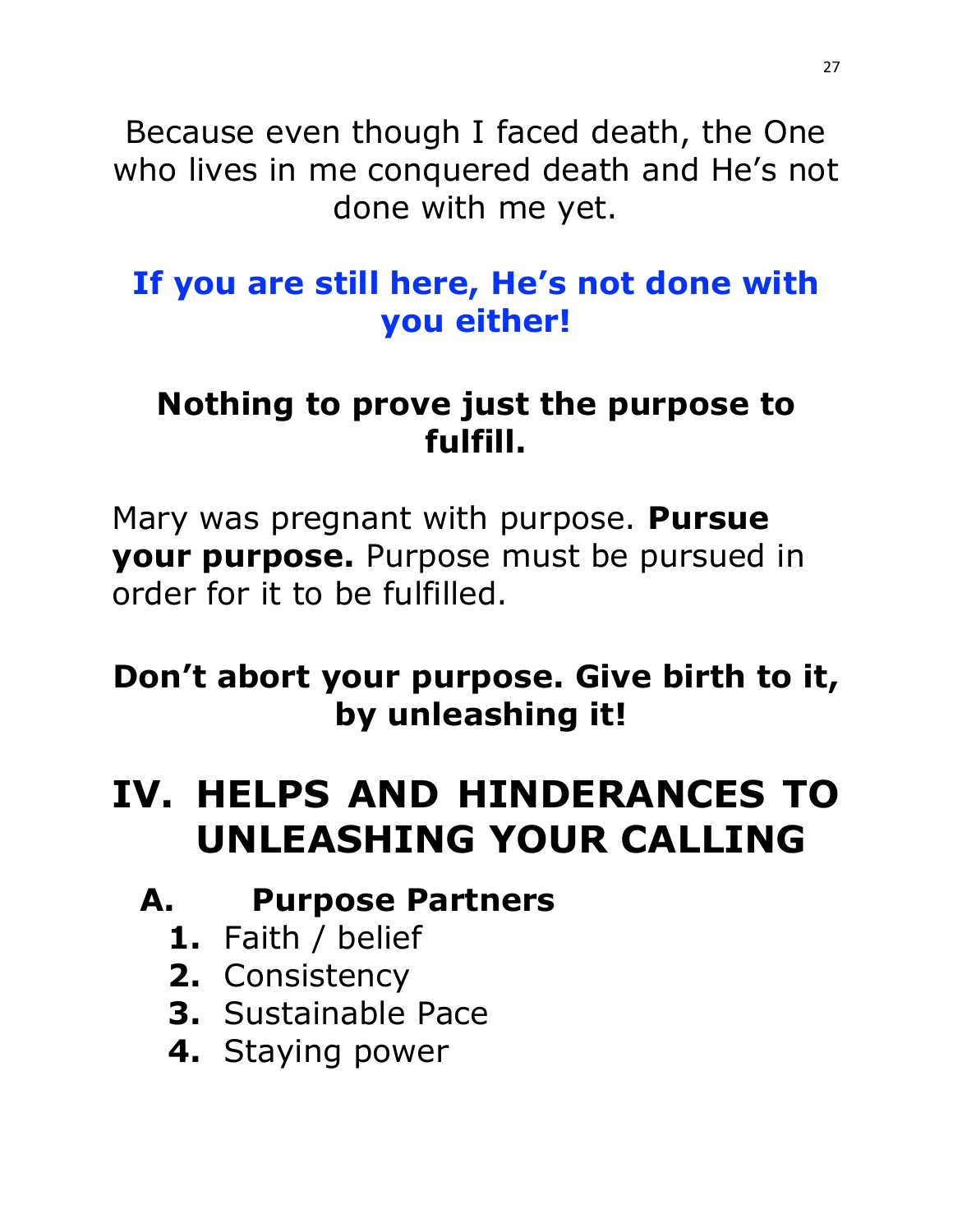**5.** *Intentional Focus* (the Word God gave me for this year). Focus means *selective attention*. This is what we need to fulfill our purpose

# **B. Purpose Predators (Killers)**

- **1.** Unbelief
- **2.** Resentments
- **3.** Procrastination
- **4.** Distractions- treat distractions like demons or distractions can become your demons.
- **5.** People-pleasing
- **6.** Comparison

People are unfulfilled because they are not fulfilling their purpose and are living for themselves instead of living for God! Let's purpose in our hearts, to unleash our calling by following **Key #5 LIVE FOR HIM!**

**Ephesians 4:1** Paul said," I urge you to live a life worthy of the **calling** you have received."

I'm here today to urge you to do the same!

**Don't quench the Spirit, by ignoring call**. **Now is the time to unleash it!**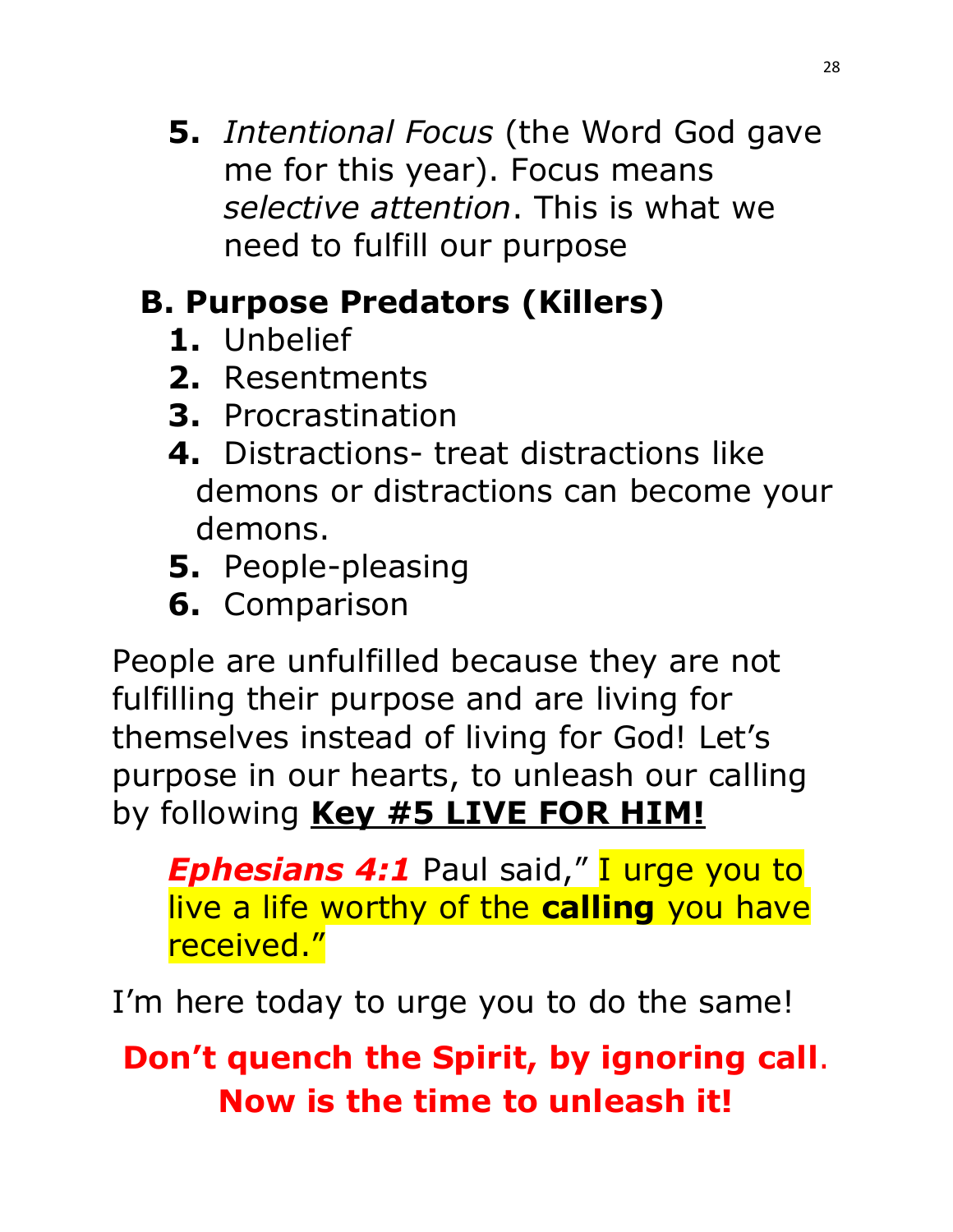# **V. (TOOK)**

### *Picking up at Verse 46*

**<sup>46</sup>** And Mary said:

**"My soul glorifies the Lord**

**47** and my spirit rejoices in God my

Savior,

**<sup>48</sup>** for he has been mindful

of the **humble state of his** 

**servant**.

From now on all generations will call me blessed,

**49** for the Mighty One has done

great things for me—

Holy is HIS Name.

It's time to start the heavy breathing and push. God pushed me onto this pulpit today to tell you, to **PUSH!**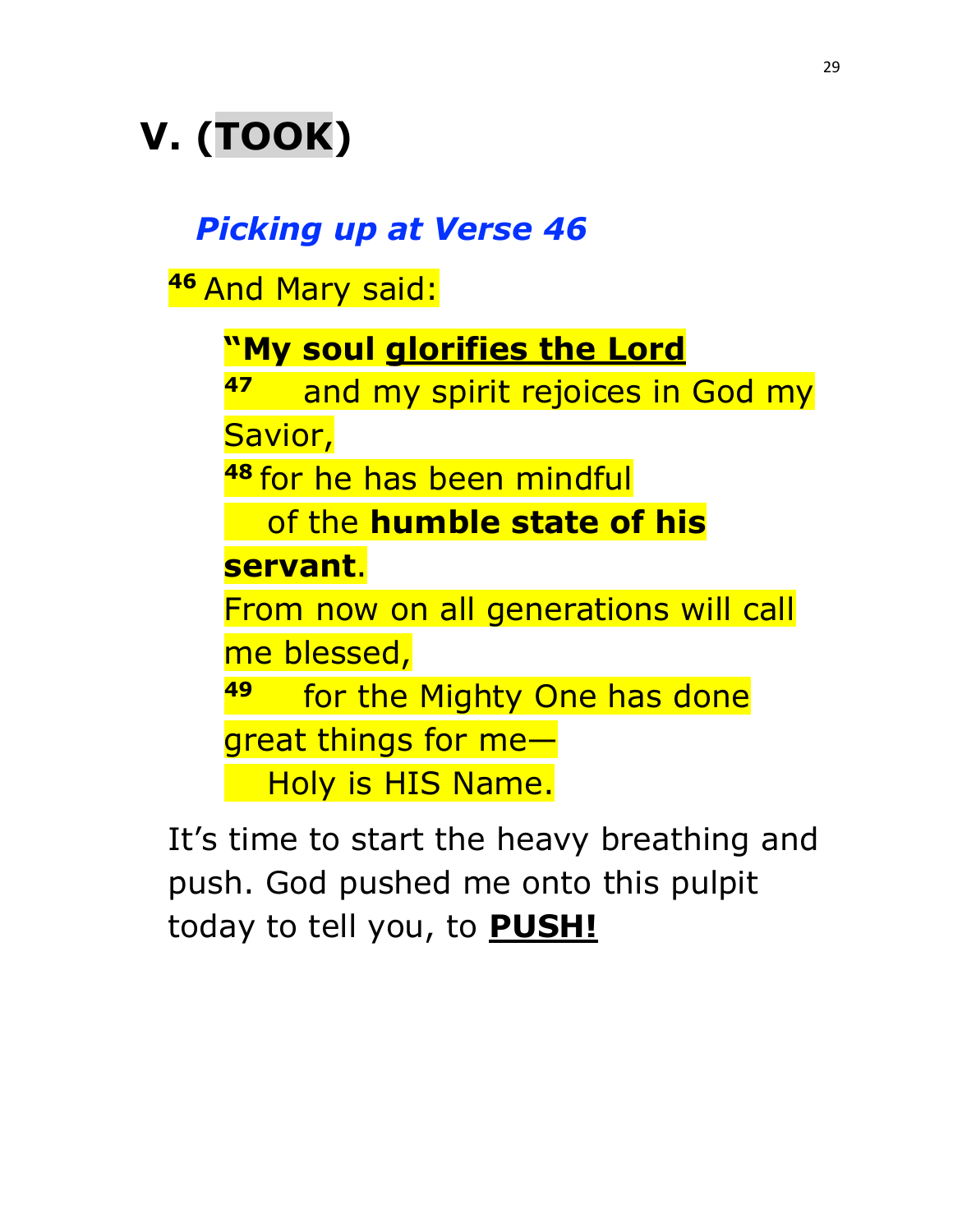He's put His glory down on the inside of you and He's saying it's time to push and birth out Glory.

Be like Isaiah and say, **"Here I am send me."**

"I'm willing to push, God, because just like Mary said **,"My soul glorifies the Lord!"**

We say it every week,

#### *"I was born with value and purpose."*

### **Our united Divine Purpose is to Glorify God!**

We need to have attitudes and live lives that show, **"I'm a Glory Carrier!"** 

If you're ready to UNLEASH GLORY in this place, **get on your feet and give God some praise!!**

# **VI. INVITATION**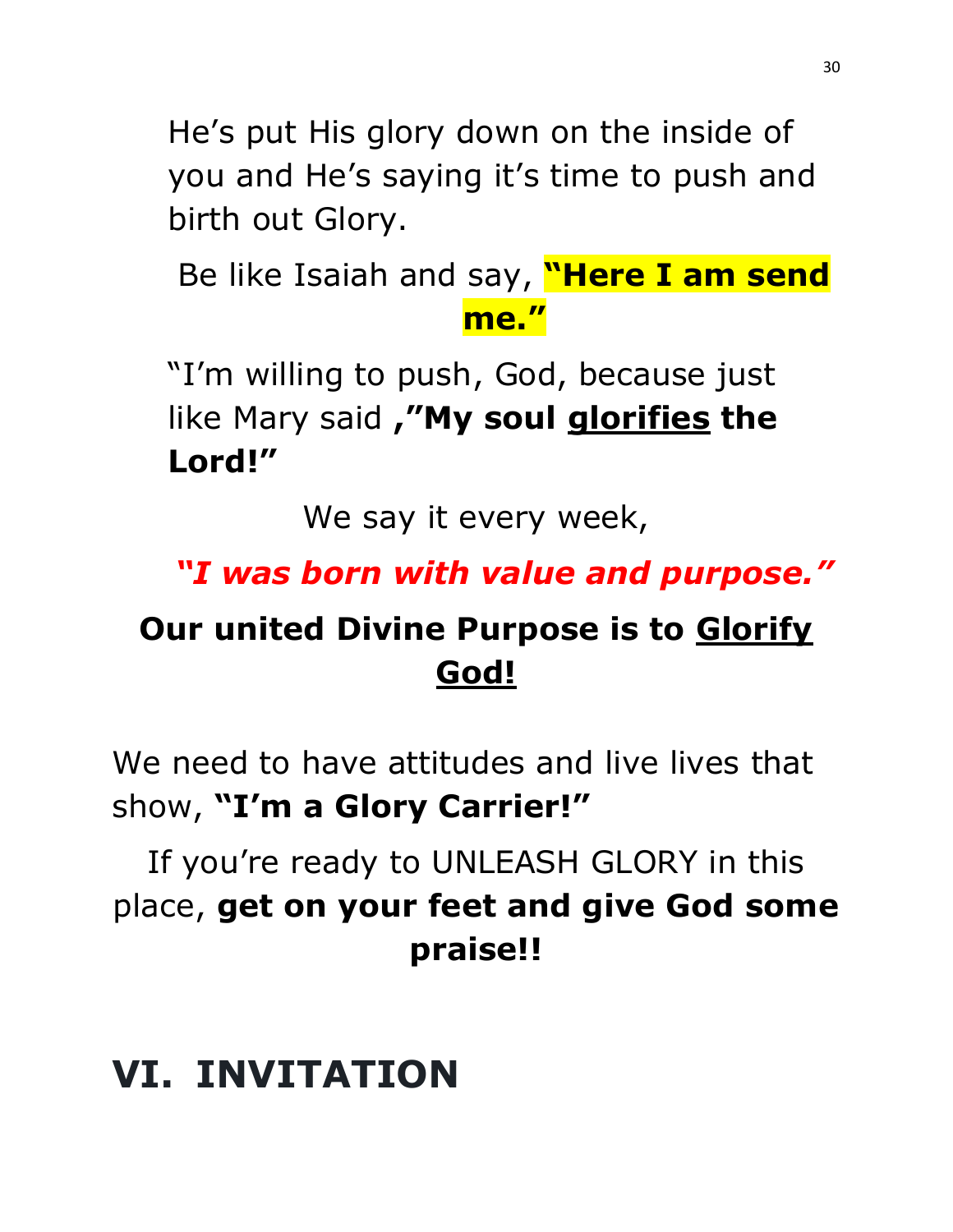The first thing that God ever calls us, to is Salvation.

Walking in victory…. walking in freedom and **walking with purpose,** begins with a decision to trust Jesus with our lives.

### **Have you answered the call to receive the Gift of our Lord Jesus Christ yet?**

**The way to salvation and HOW to make Jesus our Lord and savior is as easy as** *ABC***:**

*A***dmit**– your sins have separated you from God. (Psa 14:1-3; Rom 3:23);

**Believe** – that God did something about your sins through Jesus Christ. (The final Pascal Lamb/Messiah.) (Lev 17:10; Heb 9: 19-22);

*C***ommit** – yourself to His righteousness by confessing Jesus as Lord and Savior. (Isa 53:5; Col 1:22);

*D***o it today!** (Isa 49:8; 2 Cor 6:2).